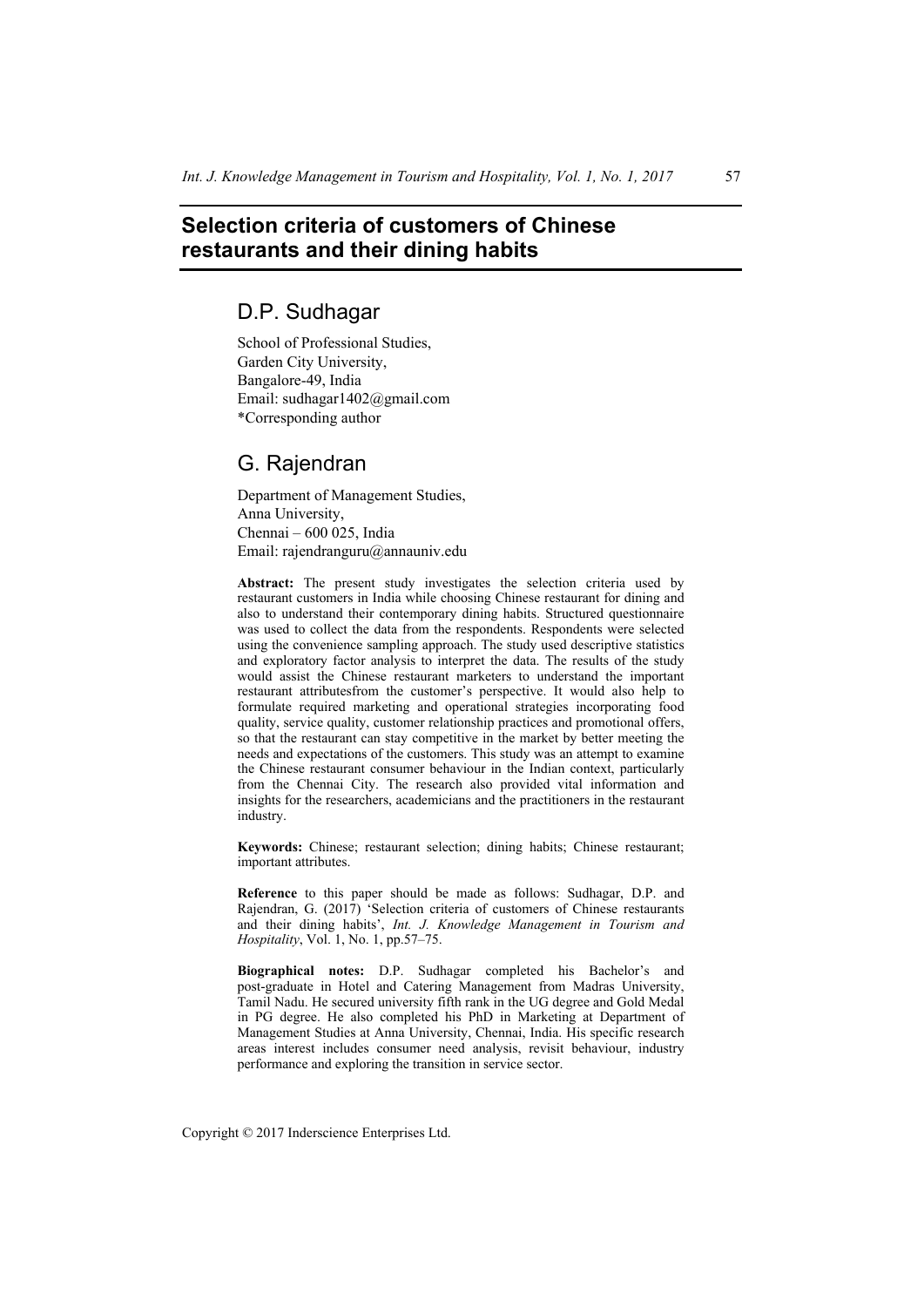G. Rajendran is a Professor in the Department of Management Studies at Anna University, Chennai, India. He completed his doctoral research work in the Indian Institute of Technology, Chennai in 1988. His areas of interest include marketing, consumer behaviour, business strategy, development issues, and business research. His work has been published in the *TQM Journal*, Emerald Group Publishing and in the *International Journal of Commerce, Economics and Management*.

## **1 Introduction**

Restaurant customers in India like cuisine from different parts of the world. One such popular cuisine next to Indian cuisine is Chinese cuisine. The number of authentic Chinese restaurants is gradually growing up in the city and the customers are interested in trying various options available in the market. The attitudes of the Indian restaurant customers are also changing. Providing authentic cuisine alone is therefore not sufficient to attract and to retain the customers. Customers expect the restaurant to possess a greater eye for detail in understanding their needs and wants. They are no longer ready to face any lapse or unfulfilling dining experience. Due to the stiff competition in the market with other emerging cuisines, the Chinese restaurateurs are required to be vigilant in better understanding the restaurant selection process of the customers and their dining patterns. So the present study provides practical implications for the Chinese restaurant operators and the managers. The theoretical support for the present study is based on Rhee et al. (2016). Rhee et al. (2016) investigated travellers restaurant selection behaviour by examining various restaurants attributes. The study was conducted in four scenarios. The first scenario was an overall travellers group and the second scenario was from two different country-of-residence groups: foreign and domestic travellers. The findings of the first and second scenario reported that food, value, atmosphere, and service were considered very important criteria in selecting the restaurants. The third scenario explored different restaurant types (low-priced food stand, low-priced indoor, and high-priced indoor) and found that the food attribute was the most important factor across the restaurant types. The other restaurant attributes rankings were varied. The final scenario divided the studied sample by both traveller origin and restaurant type. Interestingly, the results indicated a complete difference in the importance ranking from all the attributes taken for the study. Hence, the present study on selection criteria of customers of Chinese restaurants and their Dining Habits is expected to bring significant research findings and thereby contributes to literature on restaurant selection behaviour of the customers.

#### *1.1 Chinese restaurant*

The history of Chinese cuisine can be traced back to 40,000 years ago (Wikipedia, 2009). Today, Chinese cuisine has steadily evolved and developed as major cuisine today. Capatti and Montanari (2003) have indicated that Chinese cuisine is ranked as one of the top three cuisines in the world. Currently in India, Chinese cuisine is most popular among the people next to Indian cuisine. Chinese cuisine in India is available in both organised and unorganised food outlets in the city. Organised outlets provide speciality Chinese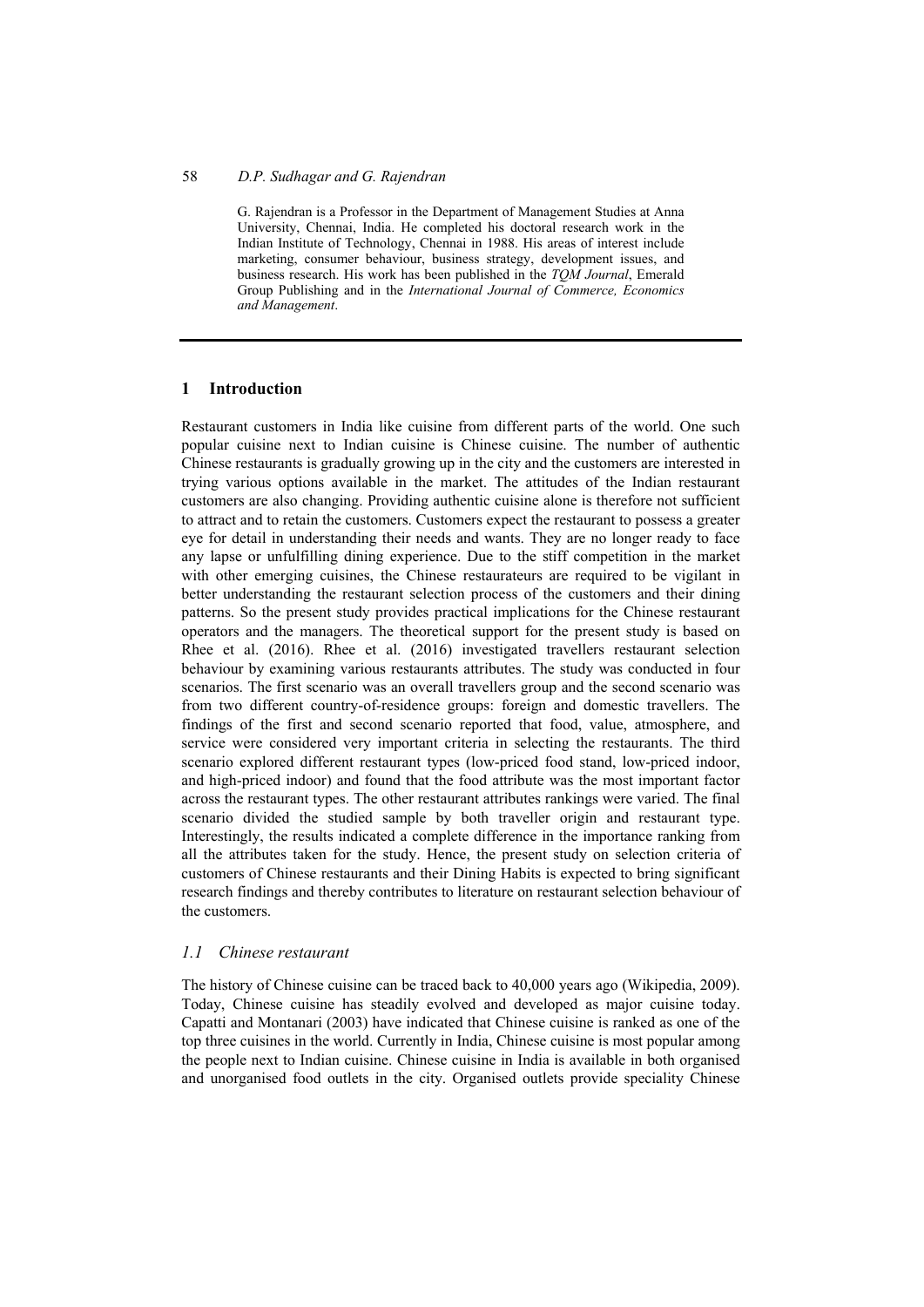meal and they are either located in star hotels or in standalone areas. The unorganised food outlets are usually located in the street. The street food outlets offer Indo-Chinese food with more of Indian style by adding local flavours and ingredients to make the food suitable for Indian palate. In the case of the standalone and star hotel restaurant, it offers authentic Chinese food matching with the rich atmosphere which projects the Chinese culture. Efforts are being taken by the restaurateurs to get chefs from native china in order to ensure maximum authenticity of the food as possible. Usually Chinese restaurant operates for lunch and dinner. The number of Chinese restaurant in the Chennai City is growing rapidly. The restaurants can easily copy the products and services from the competitors in the market. Therefore, restaurants are finding it very difficult to survive in the market. This situation can be handled well when the restaurateurs possess the knowledge on the restaurant selection behaviour of the customer and their dining patterns. Mostly restaurateur takes random decision with regard to the design of the products and services. When there is a gap exists between the random decision and customer's selection preference of the restaurant, it might result in service lapse and the dissatisfaction of the customers.

### **2 Need for the study**

Study conducted by Kim and Moon (2009) indicated that customer perception and expectation was different according to the restaurant types and dining experience. The selection criteria used by the customers while deciding which restaurant to dine out was varied according to restaurant type. It indicates that specific reason to select one type of restaurant would be different from another restaurant type. For instance, the customer who prefers to dine in the full service restaurant may place high importance towards restaurant ambience and service. In the case of fast food restaurant, customer might place higher importance towards speed and quality of food. Based on the evidence from (Rhee et al. (2016) and Kim and Moon (2009). It provides a clear indication that restaurant type and customer selection preference of the restaurant vary. This study is therefore an attempt to understand the restaurant selection criteria used by the customers for Chinese restaurant and their dining patterns.

### *2.1 Study objectives*

The main objectives of the study are:

- to investigate the selection process used by Indian customers when choosing Chinese restaurant to dine
- to understand the contemporary dining habits of the customers.

#### **3 Literature review**

This section aims to review the significant literature available on restaurant selection behaviour and dining habits of the consumers from different types of restaurant and the attributes used in the study. The reviews are discussed below. Tikkanen (2007) indicated that the consumers had variety of needs and desires when deciding where to dine out and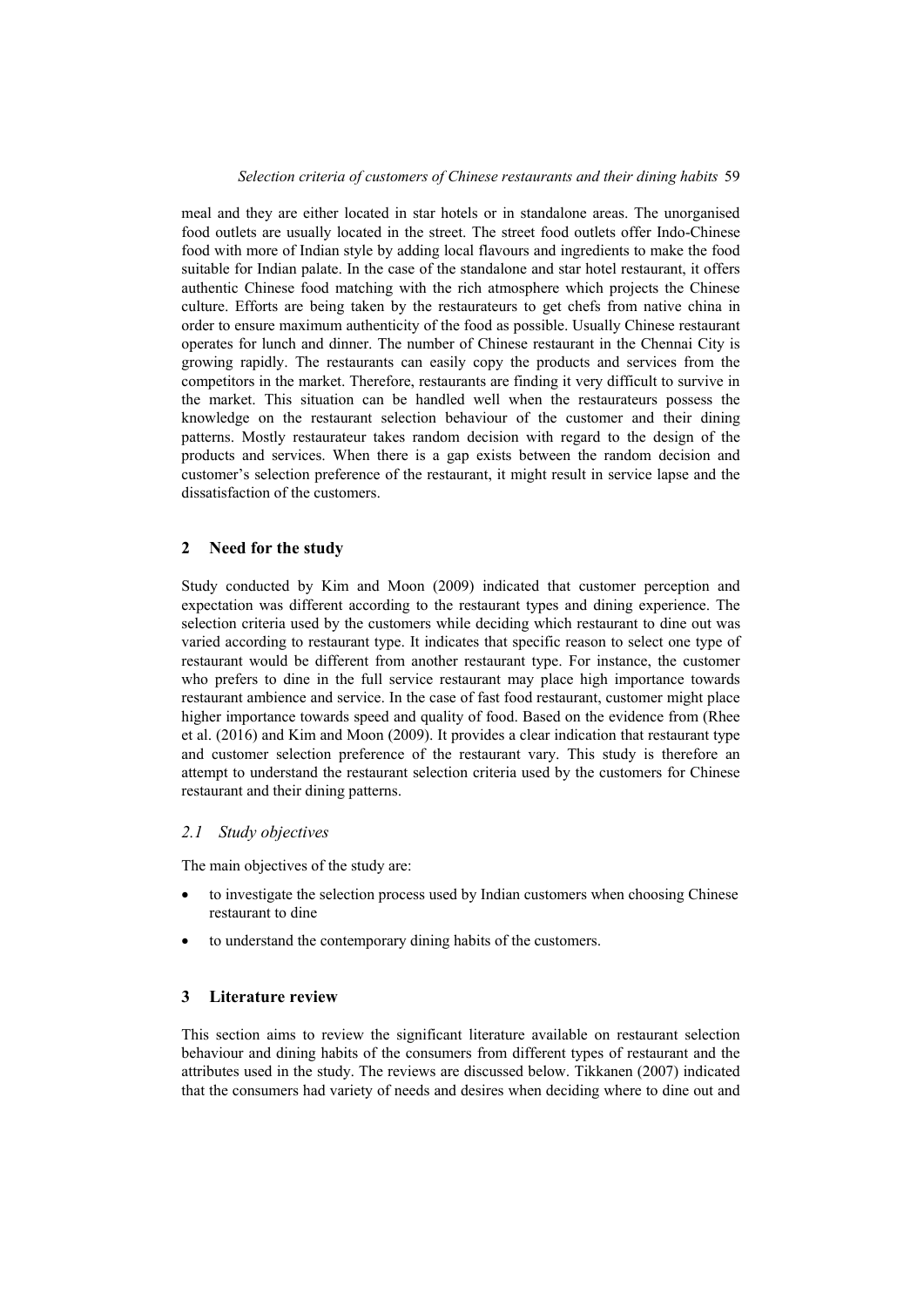what to eat. Lundberg (1994) highlighted that there were several reasons for people dine out. The reasons were to satisfy hunger, to fulfil the social needs and for the self-fulfilment needs. Based on the reason to dine out, the consumer decides to collect information about the available restaurants in the market. Due to the increased number of restaurant in the market, the consumers were flooded with choices and availability of the information about the same was unlimited. On the other side, it was very important for the restaurant operators to understand what service attributes created favourability to the customers in order to ensure customer satisfaction and foster repeat business (Dube et al., 1994).

#### *3.1 Restaurant selection criteria*

Criteria used for the selection of the restaurant are the vital attributes that customers use in selecting which restaurant to dine out. The customers may use different criteria while evaluating the restaurant based on the needs and wants of an individual or a group of people.

Otengei et al. (2017) identified that food quality assurance, food authenticity; personalised service and security assurance were used by ethnic restaurants to increase food tourist inflows. The study also found that knowledge absorption capacity helped ethnic restaurants to attract and retain food tourists. Namin (2017) found an evidence for customer satisfaction improvement through service quality, food quality, and price-value ratio. Kim et al. (2017) indicated that unfamiliar food names and ingredients significantly enhanced customers' perceptions of authenticity and induced positive emotions. In contrast, familiar food names and ingredients arouse negative valence emotions, such as boredom and calm. Filimonau and Krivcova (2017) mentioned that while restaurateurs acknowledged rising customer awareness about the changing food choice on personal health and the environment, but they were not confident about the use of menu design as a means to positively affect consumer choice. Kim et al. (2016) study revealed that the number of online reviews customers had a significant positive impact on restaurant performance. Customer overall rating, guest served per labour hour, and the food quality offered by the restaurant influence restaurant performance. The moderating effect of the restaurant excellence certificate between the number of reviews and restaurant performance were found to be significant. Basri et al. (2015) identified the relationship between attributes of WOM towards purchase decision in Malay upscale restaurants in Klang Valley. The results indicated that physical environment quality had impact on the word of mouth (WOM). Ehsan (2012) indicated that fast food customers considered price, variety of food, promotional deals and timely service as the important factors for the selection of fast food restaurants. The study also found different factors in different cities. The study highlighted that the customer choice and selection criteria of fast food restaurants varied among different cities in a country. Rahman (2012) identified that there was a strong relationship between consumer perceptions and behaviour in selecting a restaurant. Age, gender and income were found to play a mediating role. In addition it was also found that consumer's age had highest influence on their behaviour of choosing a restaurant. Jang and Namkung (2009) suggested three factors. i.e., service quality, product quality, and atmospherics as the main restaurant attributes affecting perceived quality of restaurant experiences. Barta (2008) studied preference of foreign tourist for eating out at ethnic restaurants in Bangkok. The study found that healthy foods, relaxation, experience, and ambiance were seen as important motivation factors. In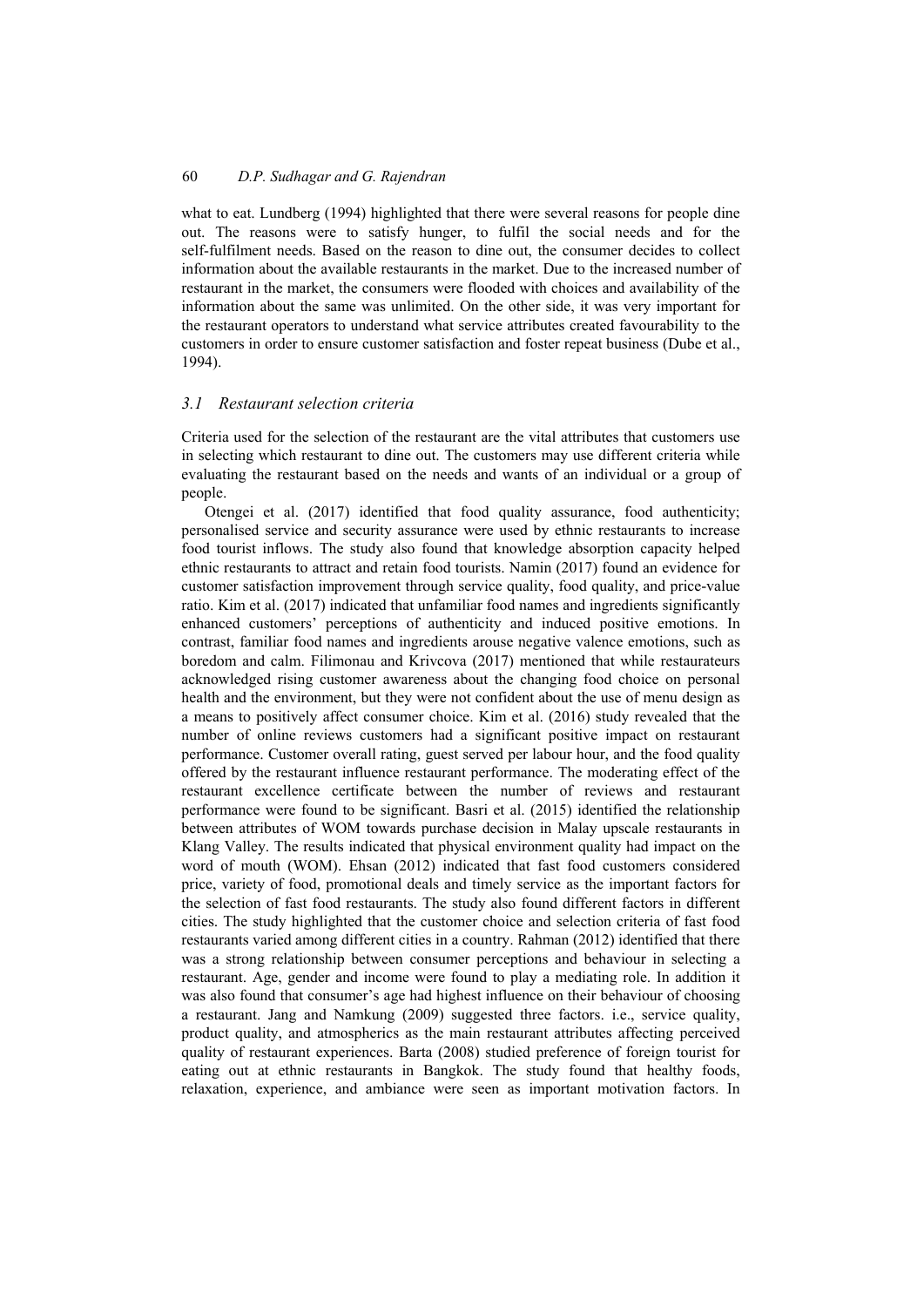addition, western respondents were more influenced by the appearance of ethnic food and healthy alternatives than the eastern respondents. Myung et al. (2008) examined various attributes that contributed to consumer meal choice decisions within a prix fixe menu. Attributes were healthy food, nutritional characteristics, and freshness of food, food familiarity, variety seeking and value for price. The results of the study showed that the current trend toward consumer's interest in health issues suggested that restaurants needed to offer meal items linked to nutritional benefits to enhance consumer's menu item selection decisions for a fixed price. In addition, the older age group highly rated the healthy food attribute compared to the average respondents. Comparative study was conducted by Dutta et al. (2008) on restaurant consumers in the USA and India. They found that American consumers displayed a higher involvement in environmentally and socially responsible practices, while Indian consumers had a higher degree of involvement in health related responsible practices. Njite et al. (2008) found customer relations were the most important attribute in the fine-dining segment. The study indicated that price was the least important attribute. Goyal and Singh (2007) indicated that the young Indian consumers had passion for visiting fast food outlets for fun and change. However, home food was found to be their first choice. The respondents in their study mentioned that homemade food was better than food served at fast food outlets. They attached highest value for taste and quality (nutritional values) followed by ambience and hygiene. The study also identified from the respondents that the fast food outlets were to provide additional information on nutritional values and hygiene conditions inside the kitchen. Two studies were conducted by Knutson et al. (2006a, 2006b) in the first study; they concluded that friendliness, menu variety, location and overall price were the important factors for visiting the restaurants. In their study, nearly 50% of the respondents mentioned that they eat out in a restaurant at least once a week. In the second study, friendliness, menu variety, location, value, price, speed of service and convenience were the important factors for senior customers. In addition, they found that incentives valued by the senior's were early bird specials, coupons, discounts, senior menus and 'doggie bags'. Lockyer (2005) findings revealed that cleanliness, food taste, and service quality were the three most important issues. There were no significant differences found on age and income. The mean expectations were higher for women than for men. Cleanliness was found to be the most important restaurant attribute for the respondents.

Cullen (2004) identified factors influencing restaurant choices in Dublin. The factors were quality of food, type of food, location, cleanliness, and good reputation of the restaurant. The study also found that these factors differed by occasions. It was mainly due to the fact that, customers placed high importance to the attributes which fulfilled their basic dining motivation in the restaurant. For social occasion, quality of food was the most important factor, while for cooking substitution occasion; location of the restaurant was ranked first. The study established that cleanliness was rated as one of the important factors for both occasions. Erik and Nir (2004) stated that restaurant characteristics had strongly influenced tourists eating out at restaurants. Main characteristics were attractive décor and atmosphere, display of menus in the window, evidence of wide variety of the food on the menu and the restaurant looking busy. Results identified that many western tourists in Thailand ordered for pat Thai (Thai fried noodles) or khao pat (fried rice) in Thai restaurants due to the menu displayed in the window. Sulek and Hensley (2004) indentified that food quality, the restaurant atmosphere, including décor, noise level, and cleanliness impacted the dining experience. The authors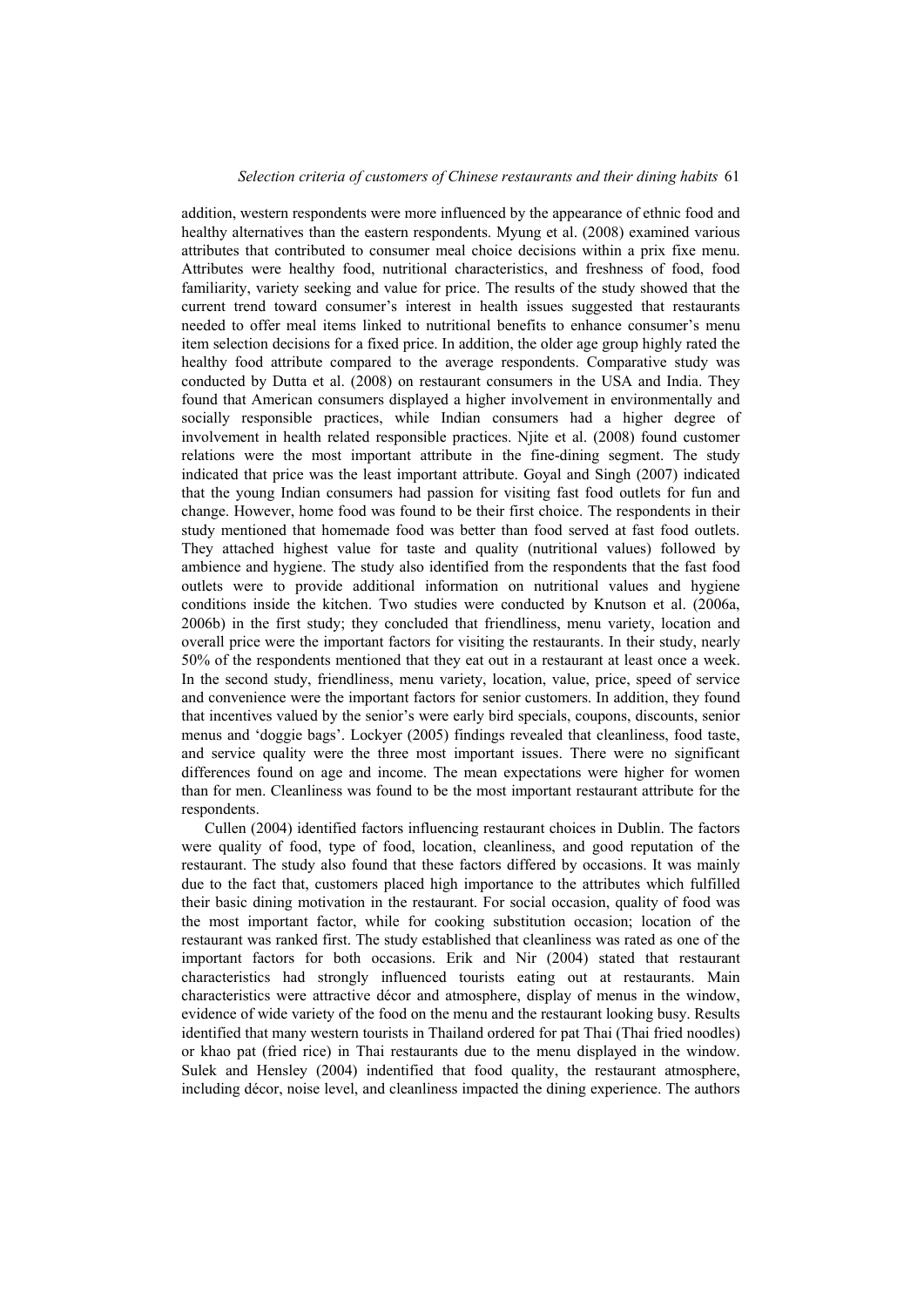also tested the impact of restaurant attributes on customer satisfaction and repeat patronage in a full-service restaurant. The results indicated that only food quality and dining atmosphere had significant effects on satisfaction and repeat patronage.

Moschis et al. (2003) identified that the availability of special senior discounts was the most important reason for senior customers to frequent the same restaurant again for dining. Revisit intention was high in consumers in the age group of 55 and above then the other age groups. The younger group indicated that their most important reason for choosing a restaurant was the possibility for comfortable sociality and this factor influenced the patronage behaviour. Yamanaka et al. (2003) study revealed that older customers preferred restaurants that provided good quality food, cleanliness, and reasonable prices. Chen and Bowen (2001) found that good concept, consistency of food quality, standard food preparation and cooking processes, cost control, training programs, Western management and Eastern expertise, marketing, customer satisfaction, brand name awareness and location were the major factors that determined the success of chain of Chinese restaurants in the USA. Marta (2001) examined the customer's motivational factors as related to their external information search when choosing a restaurant. The results referred to two information sources provided by the restaurant: information source provided through advertising (such as ad placed in a magazine, internet, or the window of the restaurant) and information provided by the restaurant through its tangible elements (the decorations, sound, light, and the door menu). Both the information sources played a determining role in customer's selection of a restaurant. Susskind and Chan (2000) identified that good service and a pleasant setting was also the important attributes in a full-service restaurant. Kivela et al. (2000) findings identified a strong relationship between the consumer's selection of a restaurant, the quality standards and the value for money provided by the restaurant. The study also ranked the top five attributes: it is Comfortable feeling of eating in the restaurant, cleanliness, freshness of the food, staff appearance and room temperature. MacLaurin and MacLaurin (2000) looked at the consumers perceptions of two eastern-theme restaurants (Celebrities Asia and House of Mao) and two western-theme restaurants (Hard Rock Cafe and Planet Hollywood). Customers were asked to rank nine restaurant attributes including theme concept, service quality, food quality, menu, atmosphere, convenience, value, product merchandise and pricing among these four restaurants. Results indicated that Hard Rock Cafe received the best ratings on most of the attributes, except convenience and atmosphere. Results also indicated that those who visited theme restaurants were mainly teenagers or young adults, Chinese and those from lower income groups. Lahue (2000) pointed out that the mature patrons were not entirely depending on menu item choices when they had chosen a restaurant. They considered the physical aspects of the restaurant as a critical concern, such as location, noise level, safe and sufficient parking, and comfortable seating. The availability of discounts for senior-citizen, being a comfortable place to socialise, close travel distance, and peer recommendations were the most important considerations for consumers over 55 years patronising specific restaurants. Siguaw and Enz (1999) indicated that dietary characteristics were becoming progressively more important for restaurants because consumers were more worried about healthy food that was low in calories, fat, or carbohydrates, as well as vegetarian and vegan meals. Koo et al. (1999) established an evoked set of important attributes that restaurant diners used in deciding where to dine for a family meal, business entertainment or as a tourist in Hong Kong. Results indicated that taste of food was the main attribute of restaurant selection, followed by service, uniqueness, price, decoration, location, type of food, food variety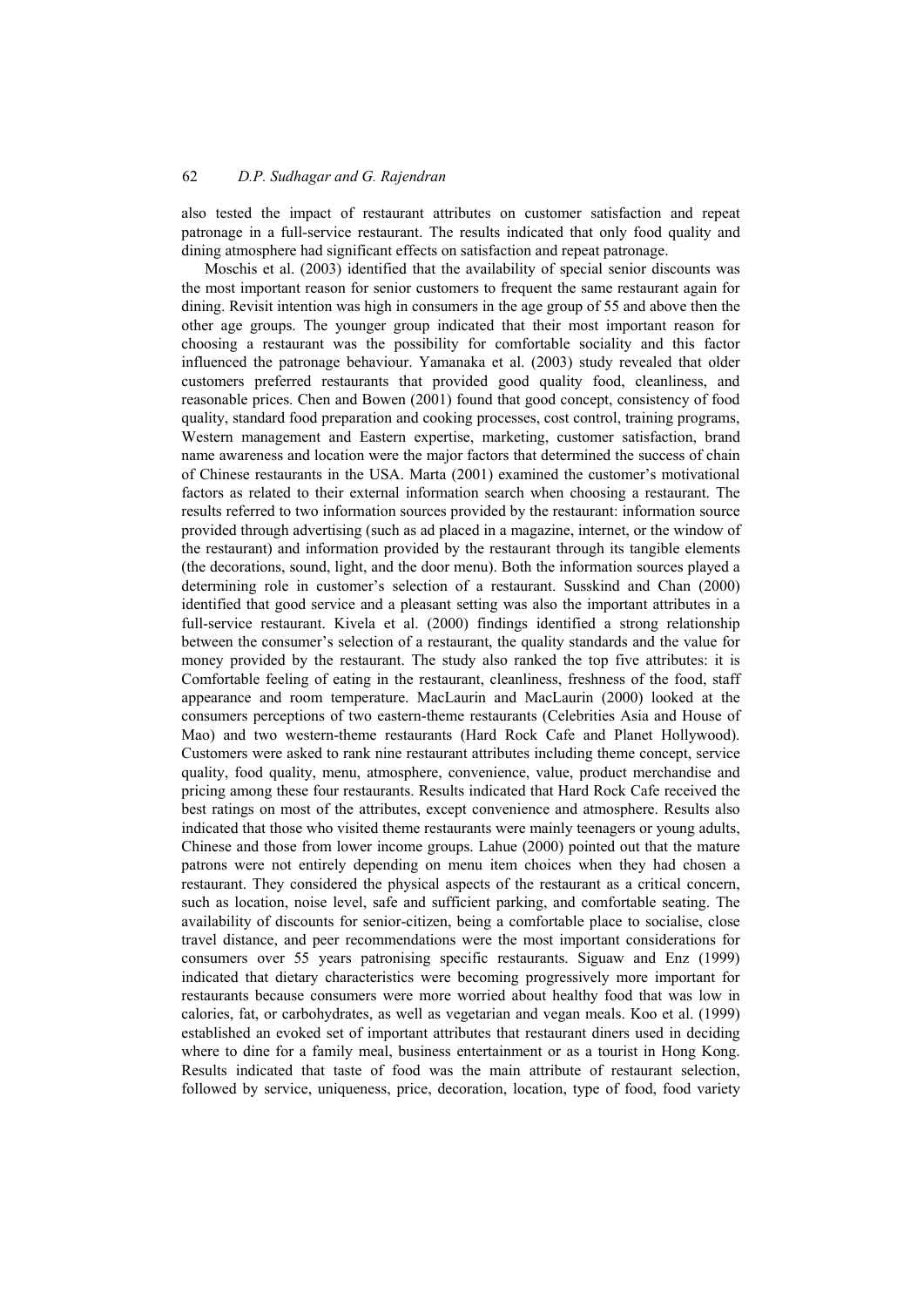#### *Selection criteria of customers of Chinese restaurants and their dining habits* 63

and car park. Clark and Wood's (1999) consumers own preferences and tastes were the main determinants of restaurant selection and choice. It was suggested that the quality and range of food were the key determinants of consumer loyalty. Elder et al. (1999) identified the preference for restaurant selection by parents with young children. Their results indicated that cleanliness was the most important factor, followed by taste of food, atmosphere, and quality of service, price, children's menu and menu variety. Their results suggested that factors influencing restaurant selection varied by types of restaurant. In fast-food restaurant, children's menu, price, taste, and quality of service were the main features for selection, In the case of the family style restaurant such as Mexican full service restaurants, nutritional values and healthfulness of food were the dominant factors that influenced restaurant choice. Johns and Howard (1998) examined the consumer expectations and performance perceptions of service attributes in two different pizza restaurants. The results indicated that the consumer's expectations and performance perceptions were based on an almost identical list of attributes – food, price and value. Their findings supported the notion that consumers had a mental 'checklist' of expectations against which they compared quality. Qu (1998) performed a study on the service quality and repurchase intention of customers of Chinese restaurants in the USA. This study found that four dimensions of the Chinese restaurant services significantly contributed to the likelihood of customer's return intention. The dimensions were identified as food and environment, service and courtesy, price and value, as well as advertisement and promotion. Clark and Wood (1998) evaluated ten characteristics customers used in the restaurant selection process. Of the ten, respondents identified five as the most important in restaurant selection: range of food, quality of food, price of food, atmosphere and speed of service. Kivela (1997) stated that food type and food quality were the most important variables for restaurant selection in Hong Kong.

In theme restaurants setting (Woods, 1994) claimed that the food, service and value of Ruby Tuesday were the important attributes that attracted businesses and competed against other theme restaurants. Shank and Nahhas (1994) found out that the elderly customers were more likely to consider friendly service and individualised attention than younger customers, whereas seniors were less likely to rate speed of service as an important factor in restaurant selection. Knutson and Patton (1993) indicated that most senior customers wanted to dine out in restaurants due to convenience and companionship and one of the most important factors driving the mature market to select a particular restaurant was food quality. They considered spending most of their time in the kitchen as non-economical, because their households usually consisted of one or two members. The majority of seniors 'did not feel like preparing food at home' and some of them felt that it was 'cheaper to eat out than buy groceries'.

Gordon (1992) found that menu variety, portion size, friendly people, quality of service, and value for money were the major factors that made Chinese restaurants popular in the USA. Waiting time was the most critical attribute in quick-service restaurants (Davies and Vollmann, 1990). Barrows et al. (1989) reported that reviews were the least influential determinant in the restaurant choice. The findings indicated that the rank order of the restaurant choice was friend's recommendation, restaurant's reputation, menu, price, specials and discounts, restaurant advertising, restaurant reviews. Knutson (1988) study indicated that the underlying factors that drive customer satisfaction in restaurants were employee greeting, restaurant atmosphere, speed of service, and convenience. Schroeder (1985) indentified the importance of the restaurant attributes as perceived by the restaurant critics. The rank order of the importance was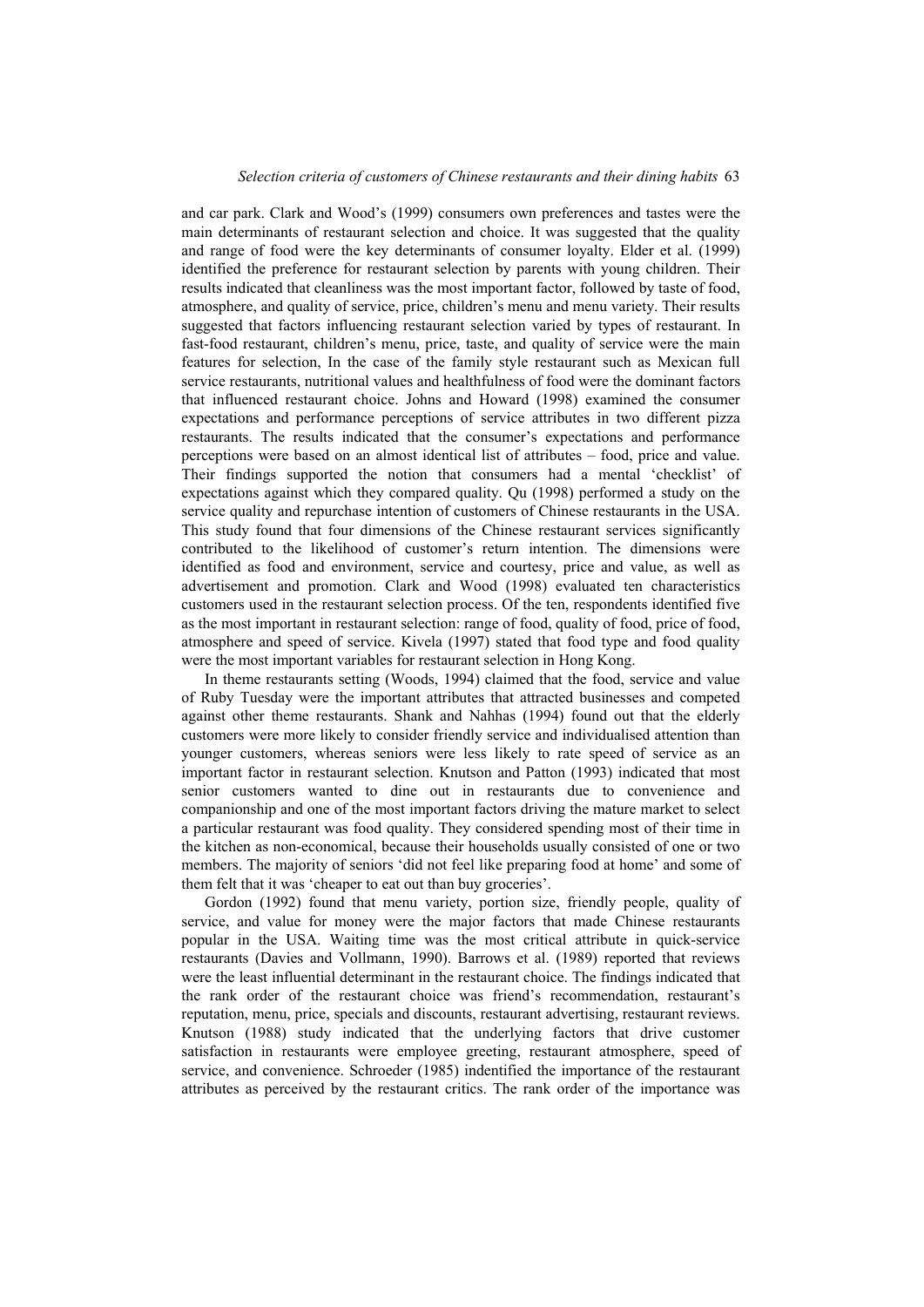quality of food, quality of service, ambience, pricing, menu variety, sanitation, physical aspects of the establishment and nutrition and quantity of food. Lewis (1981) considered five factors as criteria for the selection of the restaurant and the factors were food quality, menu variety, price, atmosphere and convenience factors.

#### *3.2 Dining habits*

Koo et al. (1999) study indicated different meal purposes (i.e., family meal, business meal and tourist meal) and employee groups (i.e., service sector, engineers, doctors etc) as the reason for the customer to dine out in the restaurant. Jaksa (1997) investigated the reasons for the customers eating out in restaurants. The restaurant was considered as a place to meet someone, to satisfy the hunger, to have fun in the restaurant, to have a quick meal, to enjoy in dining, to celebrate social occasion, to dine with the business partners, for a family outing, a birthday or anniversary celebration, a new dining experience while dining in the restaurant. Kivela (1997) had identified nine occasions that prompted customers dining at American theme restaurants in Hong Kong. The occasions were place to meet someone, to fulfil the hungry, to have fun, for convenience, to have enjoyment, for a social occasion, for business necessity, family outing and for celebration. Goldman (1993) highlighted five basic reasons for dining out, namely, having a fun time, having a nice meal out, satisfying a craving, making sure that everyone has something to eat and doing the easy thing. Auty (1992) said that the reasons for the customers to dine out. Depending on the occasion, it is classified as celebration, social occasion, convenience/quick meal and business meal.

Based on the literature review, it is clear that restaurant selection criteria used by the customers differed according to the restaurant type, context and occasion. Even the dining pattern of the customer also found to be varied. Almost all the studies were found to be carried out in the foreign context and the study provided a direction that similar studies should be conducted in the Indian context. This attempt directs to fill up the gap in the literature and to provide practical implications for the restaurateurs.

# **4 Research methodology**

#### *4.1 Study population and sampling method*

The population for the present study consists of customers who visited authentic Chinese restaurants in Chennai City, Southern India. To identify the respondents, convenience sampling approach was used for the survey.

## *4.2 Study measurement*

The measurement for the study was developed based on the literature review and then in depth interview was conducted with Chinese restaurant customers, restaurant managers and the hospitality academicians to refine the questionnaire. The structured questionnaire comprised of two sections. The first section consists of questions relating to restaurant attributes. Seven point Likert scale is used to rate the attributes. The second section consists of questions relating to dining patterns of the customers.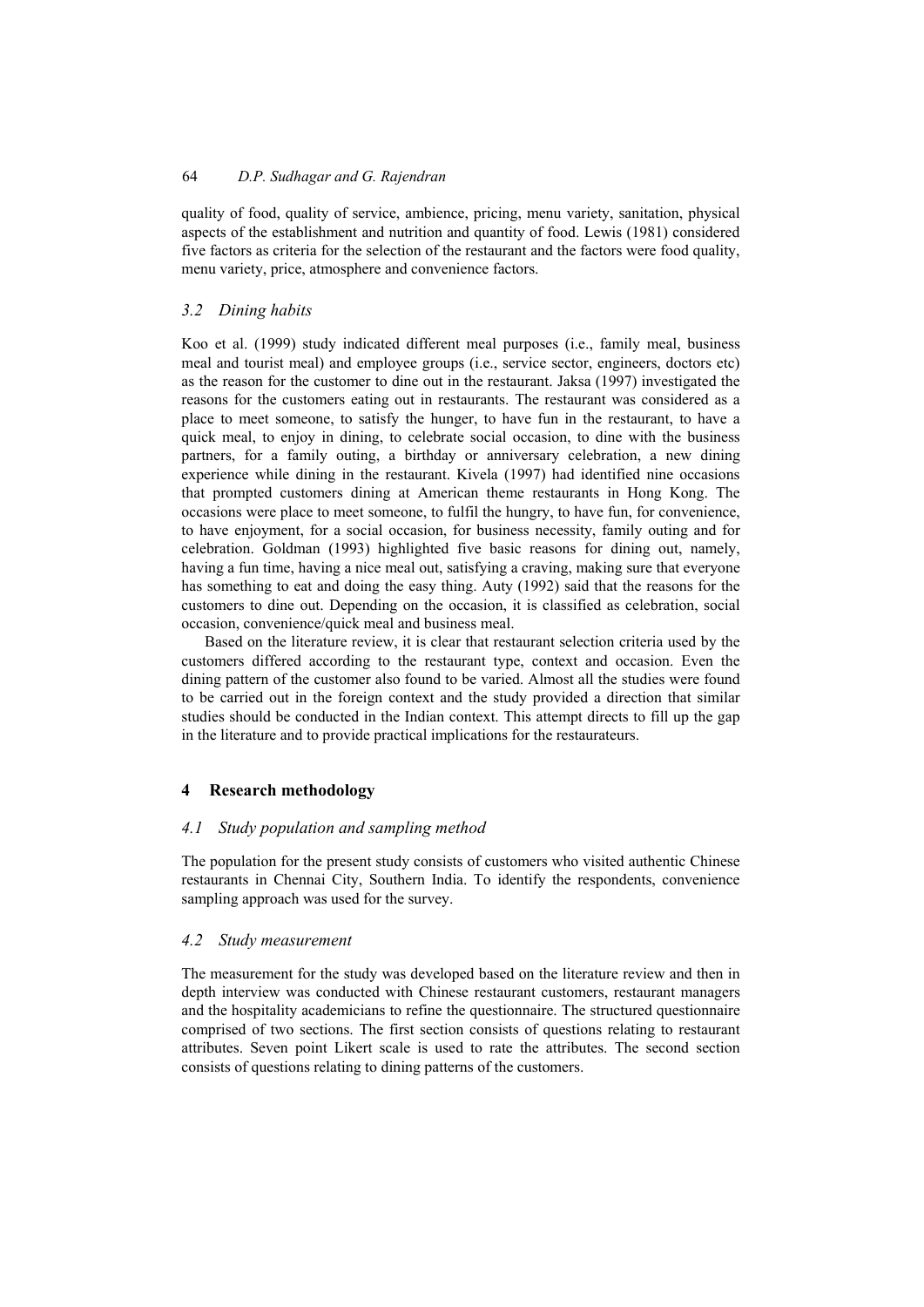# *4.3 Pilot test*

Pilot test was conducted to check the validity of the questionnaire. Seventy respondents were approached for the pilot test. Cronbach's alpha value was calculated based on the data collection through pilot study and the value was 0.958. Suggestions by Nunnally and Bernstein (1994) as the value is greater than 0.70 the instrument displayed high internal consistency.

### *4.4 Data collection*

The data for the study were collected from the authentic Chinese restaurants located in different parts of the Chennai City. Location of restaurants helped to obtain heterogeneous sample from which generalisations to a broader population can be drawn. Questionnaire was distributed to the customers who agreed to participate in the survey. The survey was conducted both at the lunch and dinner periods on weekdays and weekends. The finished questionnaires were collected by the waitresses/Waiters of the restaurant. One hundred and fifty questionnaires were distributed and 24 questionnaires were discarded due to the incompleteness of the data provided. One hundred and twenty six filled in questionnaire were used for data analysis.

# *4.5 Analysis*

The study used descriptive statistics to analyse the gathered data with mean values, standard deviation, percentage analysis and the exploratory factor analysis.

## **5 Results**

## *5.1 Importance of the attributes of Chinese restaurant*

Customers were asked to rate the importance of the 40 attributes of Chinese restaurants on a seven point scale. In Table 1 the results of the study are reported. The attributes such as restaurant ranking in the city, restaurant reviews, celebrity/speciality chef and number of branches are scored below five. The remaining attributes have scored above five indicating the importance the customer considers while selecting the Chinese restaurant for dining. The top ten important attributes are overall hygiene and cleanliness of the restaurant, food quality, service quality, beverage quality, restaurant environment quality, religious food options, healthy options, quality certifications like ISO 22000 and best customer service, type of cuisine and live cooking in the restaurant. The rank score indicates the importance of the attributes. The ten least important attributes are availability of reservation facilities, food and beverage promotions like food festival, promotion offer availability, brand image of the restaurant, reputation of the restaurant, innovation and creative options, restaurant ranking in the city like trip advisor ranking, restaurant reviews, celebrity/speciality chefs and number of branches. When the attribute is least important it does not mean that customers do not expect or want the particular attribute in the restaurant. But it implies that those are all the least important when compared to other attributes of the restaurant.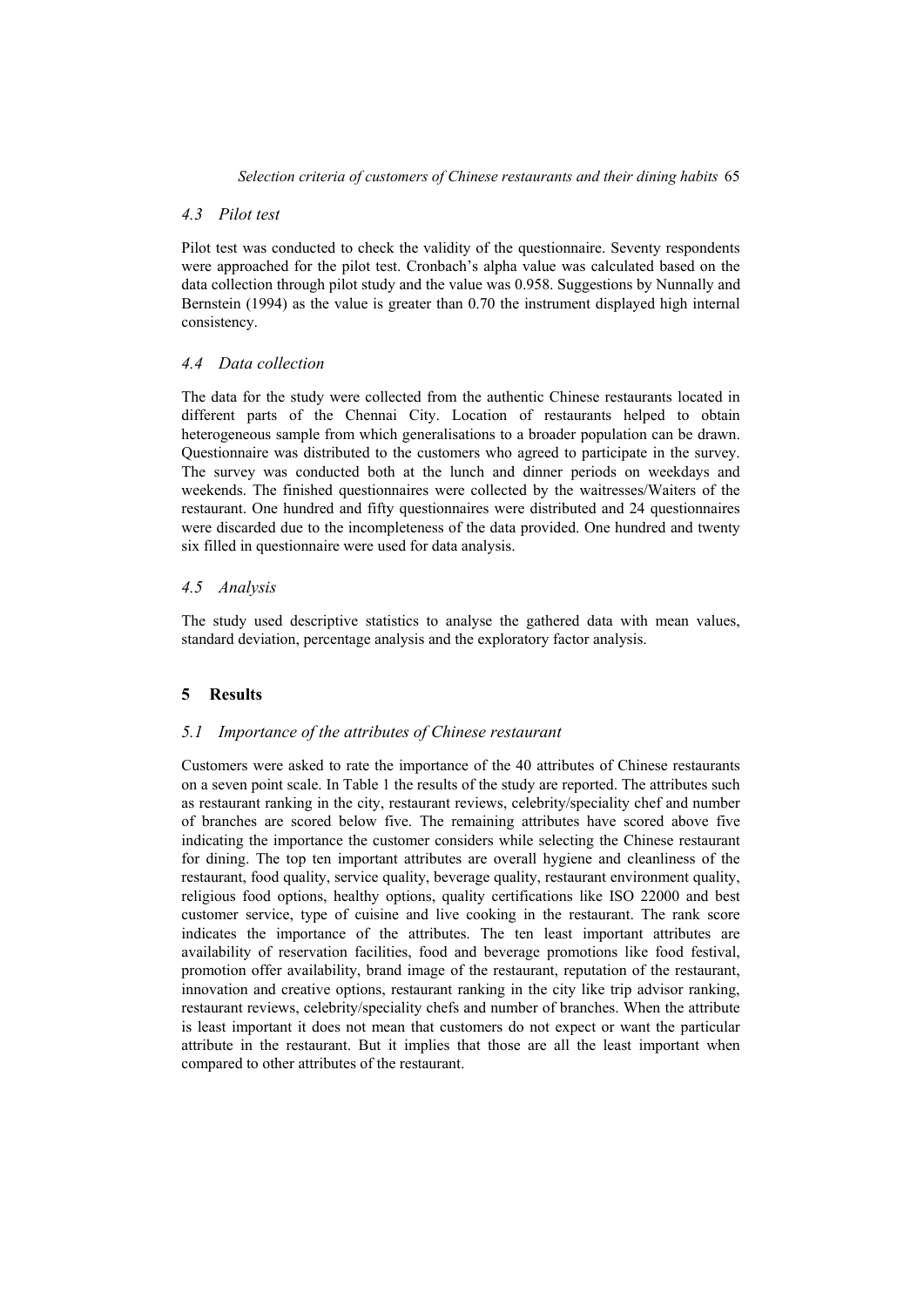| Rank           | Chinese restaurant attributes                                            | Mean | SD   |
|----------------|--------------------------------------------------------------------------|------|------|
| $\mathbf{1}$   | Overall hygiene and cleanliness of the restaurant.                       | 6.87 | .32  |
| $\overline{c}$ | Food quality                                                             | 6.84 | .41  |
| 3              | Service quality                                                          | 6.83 | .21  |
| 4              | Beverage quality                                                         | 6.81 | .76  |
| 5              | Restaurant environment quality                                           | 6.79 | .66  |
| 6              | Religious food options                                                   | 6.71 | .74  |
| 7              | Healthy options                                                          | 6.70 | .72  |
| 8              | Quality certification like food safety ISO 22000, best customer service. | 6.67 | .67  |
| 9              | Type of cuisine                                                          | 6.33 | .91  |
| 10             | Live cooking in the restaurant                                           | 6.31 | .90  |
| 11             | Entertainment facilities and options                                     | 6.27 | .93  |
| 12             | Food and Beverage customisation availability                             | 6.21 | 1.02 |
| 13             | Alcoholic beverage availability                                          | 6.20 | .88  |
| 14             | Non-alcoholic beverage availability                                      | 6.17 | .91  |
| 15             | Price range availability                                                 | 6.15 | .87  |
| 16             | Authenticity of the dining experience                                    | 6.09 | .92  |
| 17             | Value for the money                                                      | 6.08 | .91  |
| 18             | Environmentally friendly practices                                       | 6.06 | .90  |
| 19             | Location of the restaurant                                               | 6.05 | .90  |
| 20             | Accessibility to the restaurant                                          | 6.03 | .91  |
| 21             | Parking facilities                                                       | 5.93 | .99  |
| 22             | Comfortable seating arrangement                                          | 5.90 | .91  |
| 23             | Entertainment facilities and options                                     | 5.87 | .84  |
| 24             | Children play area                                                       | 5.83 | .83  |
| 25             | Acceptance of the credit cards                                           | 5.81 | .82  |
| 26             | Operating hours of the restaurant                                        | 5.77 | 1.19 |
| 27             | Dining privacy                                                           | 5.75 | 1.03 |
| 28             | Restaurant crowd and profile of the customers.                           | 5.71 | 1.06 |
| 29             | Compliant handling system.                                               | 5.51 | 1.20 |
| 30             | Customer's delight practice.                                             | 5.69 | 1.27 |
| 31             | Reservation facilities availability                                      | 5.67 | 1.30 |
| 32             | Food and Beverage promotions Like food festival                          | 5.42 | 1.18 |
| 33             | Promotional offer availability                                           | 5.40 | 1.17 |
| 34             | Brand image of the restaurant                                            | 5.39 | 1.15 |
| 35             | Reputation of the restaurant                                             | 5.38 | 1.14 |
| 36             | Innovative and creative options                                          | 5.27 | 1.41 |
| 37             | Restaurant ranking in the city. Like trip advisor ranking                | 4.94 | 1.30 |
| 38             | Restaurant reviews                                                       | 4.83 | 1.12 |
| 39             | Celebrity/speciality chef                                                | 4.71 | 1.21 |
| 40             | Number of branches                                                       | 3.87 | 1.48 |

**Table 1** Importance of the attributes of Chinese restaurant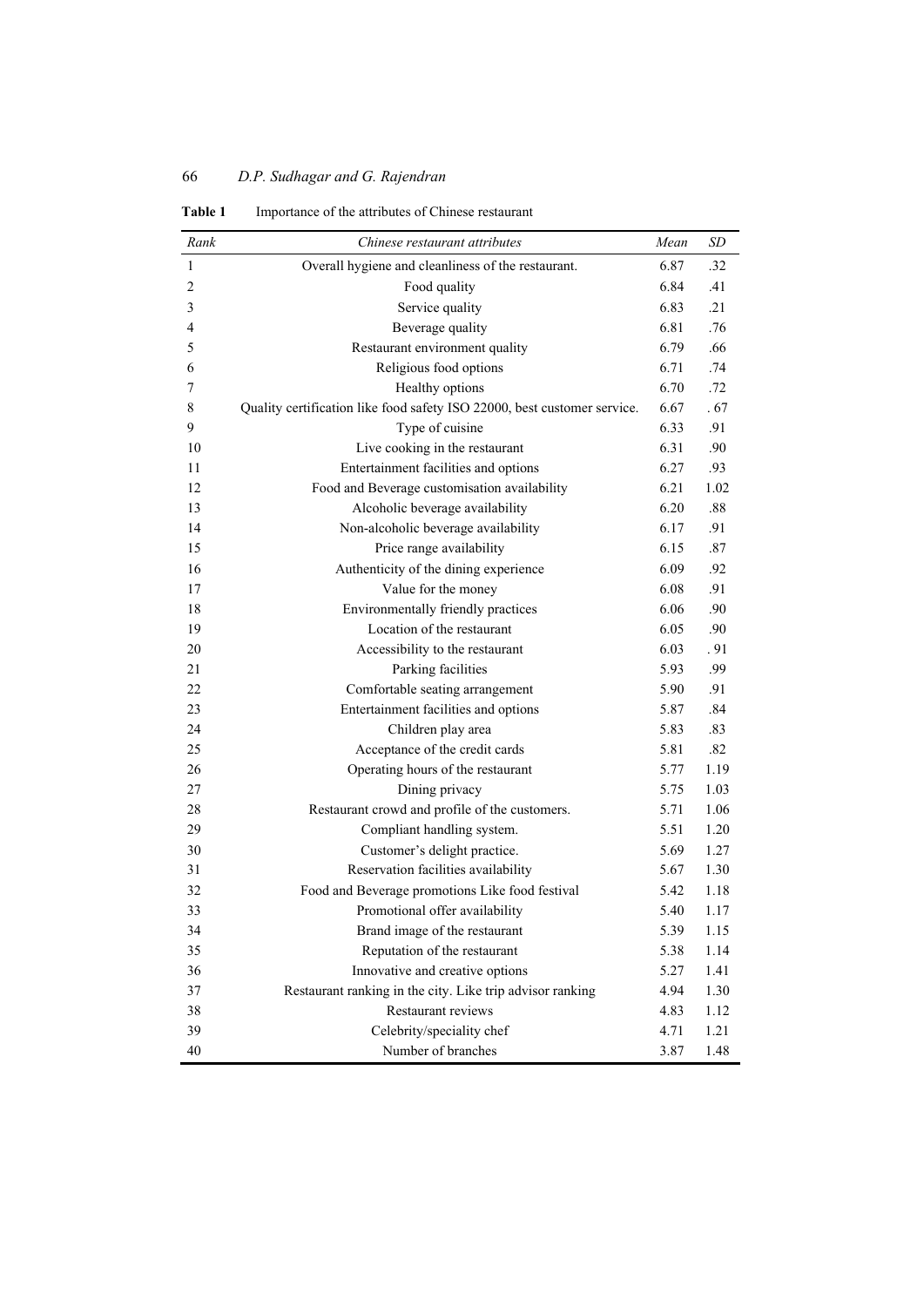| Selection criteria of customers of Chinese restaurants and their dining habits 67 |
|-----------------------------------------------------------------------------------|
|-----------------------------------------------------------------------------------|

| Factors            | Components                                                | <b>Factor</b> loadings |
|--------------------|-----------------------------------------------------------|------------------------|
| Factors 1          | Food quality                                              | 0.821                  |
| Restaurant quality | Service quality                                           | 0.808                  |
|                    | Overall hygiene and cleanliness of the restaurant         | 0.805                  |
|                    | Restaurant environment quality                            | 0.802                  |
|                    | Value for money                                           | 0.799                  |
| Factors 2          | Dining convenience                                        | 0.766                  |
| Dining comfort     | Location of the restaurant                                | 0.755                  |
|                    | Number of branches                                        | 0.751                  |
|                    | Operating hours of the restaurant                         | 0.749                  |
|                    | Acceptance of credit card                                 | 0.741                  |
|                    | Religious food options                                    | 0.739                  |
|                    | Authenticity of the dining experience                     | 0.734                  |
| Factors 3          | Customer delight practices                                | 0.727                  |
| Customer           | Accessibility to the restaurant                           | 0.712                  |
| sensitivity        | Complaint handling system                                 | 0.682                  |
|                    | Dining privacy                                            | 0.652                  |
|                    | Environmentally friendly practices                        | 0.649                  |
|                    | Customer relationship practices                           | 0.642                  |
|                    | Quality certification like food safety certification      | 0.635                  |
|                    | Type of cuisine                                           | 0.618                  |
|                    | Live cooking in the restaurant                            | 0.608                  |
|                    | Price range of menu                                       | 0.572                  |
|                    | Comfortable seating arrangement                           | 0.554                  |
|                    | <b>Reservation facilities</b>                             | 0.548                  |
| Factors 4          | Healthy options                                           | 0.547                  |
| Dining options     | Innovative and creative options                           | 0.542                  |
|                    | Food and Beverage customisation availability              | 0.542                  |
|                    | Food and Beverage promotions like food festivals          | 0.506                  |
|                    | Availability of promotional offer                         | 0.477                  |
|                    | Alcoholic beverage availability                           | 0.469                  |
|                    | Entertainment facilities and options                      | 0.469                  |
|                    | Non-alcoholic beverage availability                       | 0.461                  |
|                    | Beverage quality                                          | 0.453                  |
| Factors 5          | Brand image of the restaurant                             | 0.435                  |
| Restaurant image   | Reputation of the restaurant                              | 0.427                  |
|                    | Restaurant crowd and profile of the customers             | 0.423                  |
|                    | Restaurant ranking in the city like trip advisors ranking | 0.423                  |
|                    | Parking facilities                                        | 0.422                  |
|                    | Celebrity/speciality chef                                 | 0.410                  |
|                    | Children play area                                        | 0.400                  |

**Table 2** Results of the exploratory factor analysis for Chinese restaurant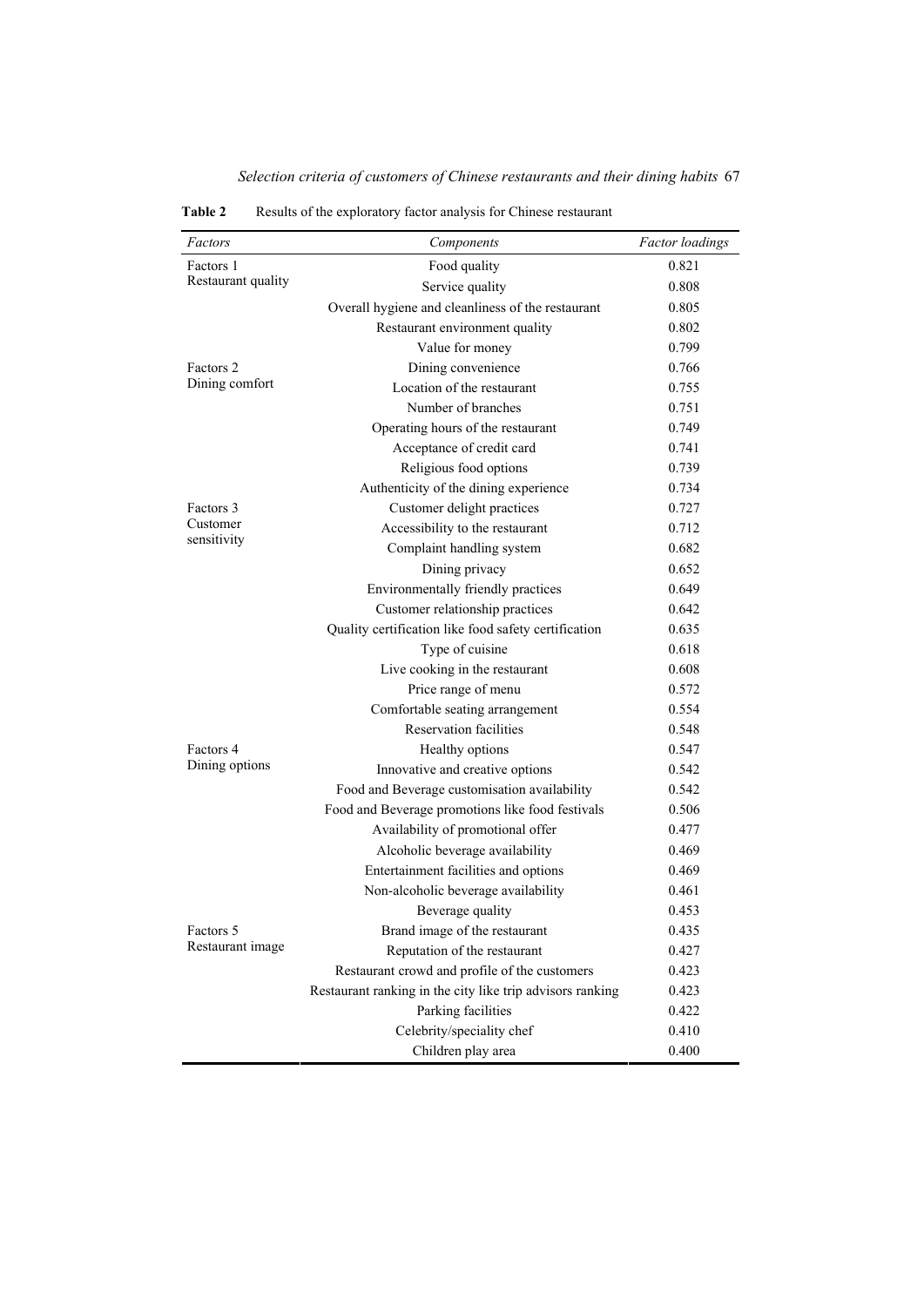#### *5.2 Chinese restaurant selection preference*

This study identified 40 restaurant attributes which the customers consider as important at the time of selecting the Chinese restaurant for dining. In order to group the 40 restaurants attributes into latent dimensions. The study performed an exploratory factor analysis. Before running the factor analysis, Kaiser-Meyer-Olkin (KMO) which is the measure of sampling adequacy and Bartlett's test of Sphericity were performed. The KMO test result was 0.973 and it is significant. The result of the Bartlett's test of Sphericity indicates significance ( $p < .000$ ) rejecting the null hypothesis. This indicates that restaurant attributes are uncorrelated in the population. As the next step, these items were subjected to VARIMAX rotation and it helped to reduce the factor loadings which were moderate and improved those loadings which were already high. For this purpose, the study retained VARIMAX rotation in the final solution. A five factor solution which explains 85.62 percentage of variability was denoted by the Eigen values greater than 1 criterion and the screen plot. This is represented in Table 2. The first factor with five of the restaurant attributes food quality, service quality, overall hygiene and cleanliness of the restaurant, restaurant environment quality, value for money is identified as 'restaurant quality' dimension of the Chinese restaurant. The second factor is identified as 'dining comfort' due to the high coefficient loading in the second factor and the attributes are dining convenience, location of the restaurant, number of branches, operating hours of the restaurant, acceptance of credit card, religious food options, and authenticity of the dining experience. The third factor included restaurant attributes such as customer delight practices, accessibility to the restaurant, complaint handling system, dining privacy, environmentally friendly practices, customer relationship practices, quality certification like food safety certification, type of cuisine, live cooking in the restaurant, price range of menu, comfortable seating arrangement, reservation facilities due to their loadings in the third factor and is identified as 'customer sensitivity'. The fourth factor consists of attributes healthy options, innovative and creative options, food and beverage customisation availability, food and beverage promotions like food festivals, availability of promotional offer, alcoholic beverage availability, entertainment facilities and options, non-alcoholic beverage availability, beverage quality and is defined as 'dining options'. The remaining set of attributes which includes brand image of the restaurant, reputation of the restaurant, restaurant crowd and profile of the customers, restaurant ranking in the city like trip advisors ranking, parking facilities, celebrity/speciality chef, children play area is identified as 'restaurant image'. This study results are consistent with the findings of the previous studies conducted by Qu (1998).

#### *5.3 Dining habits of customers of Chinese restaurant*

Table 3 indicates that the customers dining frequency in the Chinese restaurant indicates that majority of the respondent's dine once to twice in month. The dining frequency of above two times and less than once in a month is significantly low.

Table 4 indicates that the main source of information to know about the Chinese restaurant is mainly from internet, newspaper advertisement, information provided by the colleagues and friends. This result can be justified by the raising usage of the internet by the people and increased information exchange occurs from the colleagues and friends.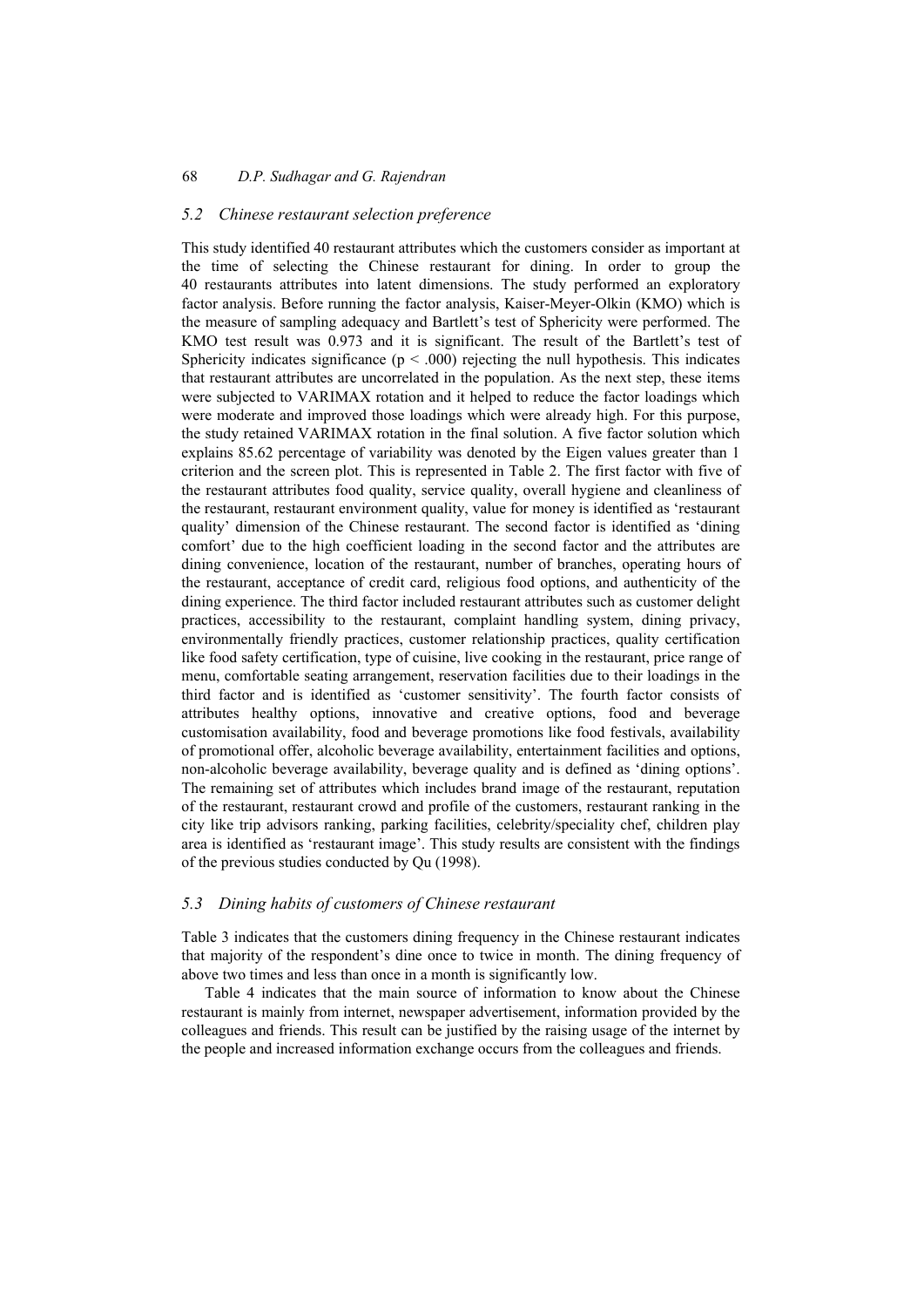| Selection criteria of customers of Chinese restaurants and their dining habits 69 |  |  |  |  |  |
|-----------------------------------------------------------------------------------|--|--|--|--|--|
|                                                                                   |  |  |  |  |  |

| First time visit |                                                                | 3%    |
|------------------|----------------------------------------------------------------|-------|
|                  | Less than once in a month                                      | 5%    |
| Once a month     |                                                                | 25%   |
|                  | Two times in a month                                           | 45%   |
|                  | Three times in a month                                         | 10%   |
|                  | Fiur times in a month                                          | 7%    |
|                  | Five to six times in a month                                   | 3%    |
|                  | Seven to eight times in a month                                | 2%    |
| Table 4          | Source of information                                          |       |
| Family members   |                                                                | $8\%$ |
|                  | Magazine advertisement                                         | $2\%$ |
|                  | Newspaper advertisement                                        | 18%   |
| Internet         |                                                                | 22%   |
| Colleagues       |                                                                | 17%   |
|                  | TV advertisement                                               | $2\%$ |
| Friends          |                                                                | 21%   |
|                  | Restaurant directory                                           | 10%   |
| Table 5          | Restaurant visit planning                                      |       |
| On the spot      |                                                                | 4%    |
|                  | A few hours in advance                                         | 25%   |
|                  | One to three days in advance                                   | 47%   |
|                  | Three to ten days in advance                                   | 17%   |
|                  | More than ten days in advance                                  | $7\%$ |
| Table 6          | Reservation preferences                                        |       |
| Yes              |                                                                | 75%   |
| No               |                                                                | 25%   |
| Table 7          | Source of recommendation to dine out in the Chinese restaurant |       |
|                  | Friends recommendation                                         | 27%   |
|                  | Colleague recommendation                                       | 20%   |
|                  | Family recommendation                                          | 12%   |
|                  | Media advertising                                              | $8\%$ |
|                  | Restaurant reviews                                             | $7\%$ |
| Restaurant staff |                                                                | 20%   |
|                  | Social networking sites (Facebook, Twitter)                    | $6\%$ |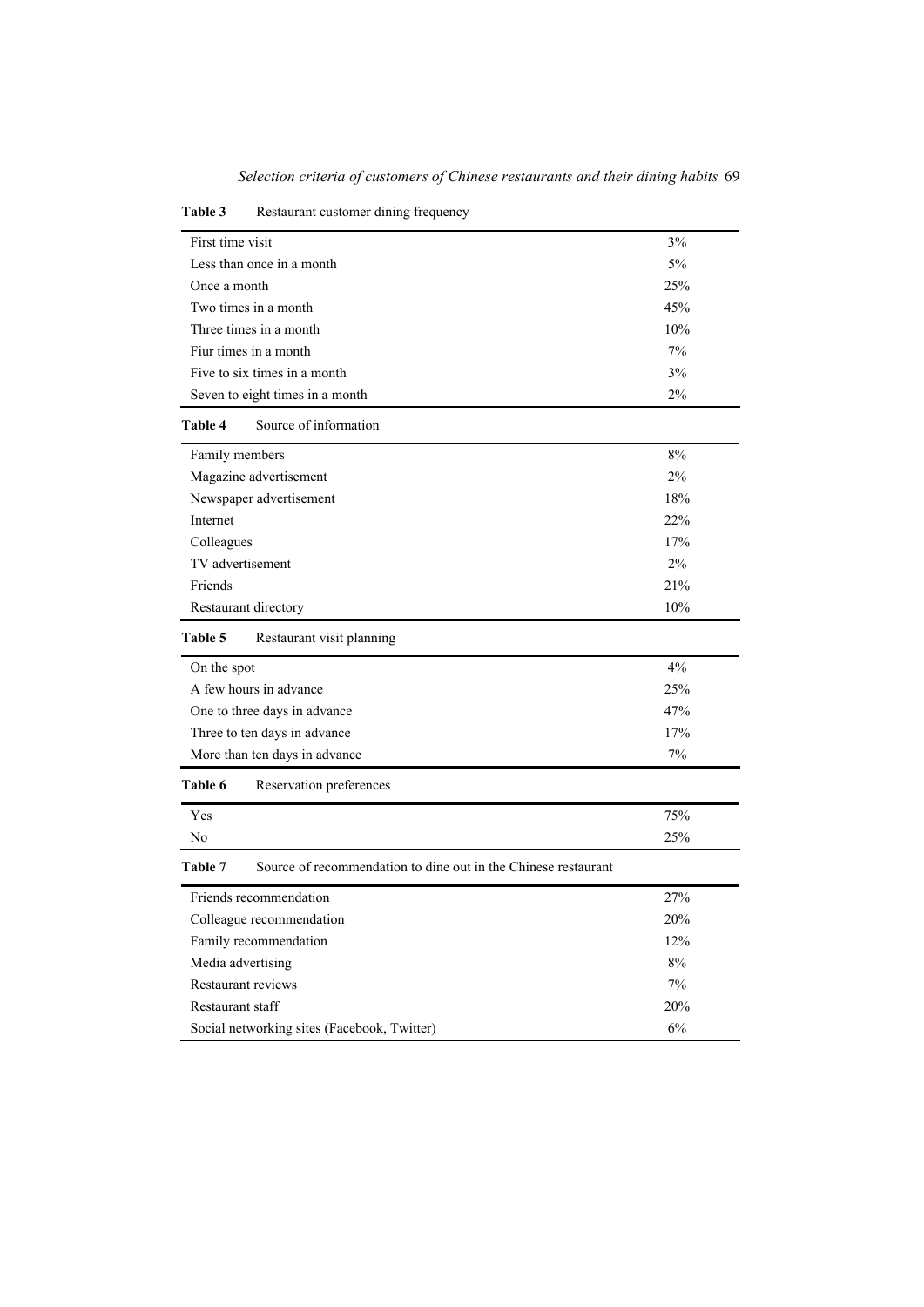Table 5 indicates that to visit a Chinese restaurant, majority of the respondent's plans between few hours to three to ten days in advance. This indicates that planned decision making process occurs.

Table 6 indicates that 75% of the respondents make reservations while visiting the Chinese restaurant for meal.

Table 7 indicates that respondents are comfortable to dine in the Chinese restaurant while they receive the recommendation from a friend, colleague, restaurant staff and family. Interestingly, this study finds that restaurant review and the social networking sites are the least important source of information.

**Table 8** Dining day preference

| Week days       | 35% |
|-----------------|-----|
| Week ends       | 40% |
| Any day         | 15% |
| Public holidays | 10% |

Table 8 indicates that the preferred day to dine in the Chinese restaurant is mainly during the weekends and weekdays. This indicates the Chinese cuisine is considered as staple meal during weekday and as relaxation meal during the weekends.

Table 9 indicates that the spending patterns of the customers indicate significant variation between the lunch and dinner. This indicates that customer prefer lighter meal for the lunch then for the dinner.

**Table 9** Lunch and dinner-spending patterns

| Spending category | Lunch | Dinner |
|-------------------|-------|--------|
| Food in Rs        | 1.000 | 2,500  |
| Beverage in Rs    | 500   | 1,000  |

#### Table 10 Purpose of visiting restaurant

| Special occasion celebration  | 26%   |
|-------------------------------|-------|
| Family outing for a meal      | 13%   |
| Friends get-together          | 18%   |
| Intimate meal with closed one | 13%   |
| Colleague get together        | 10%   |
| Achievement celebration       | $5\%$ |
| Business meal                 | 12%   |
| Different dining experience   | 3%    |
| Table 11<br>Dining group size |       |
| Just you                      | 5%    |
| Two person                    | 25%   |
| Three to four person          | 45%   |

Five person or above 25%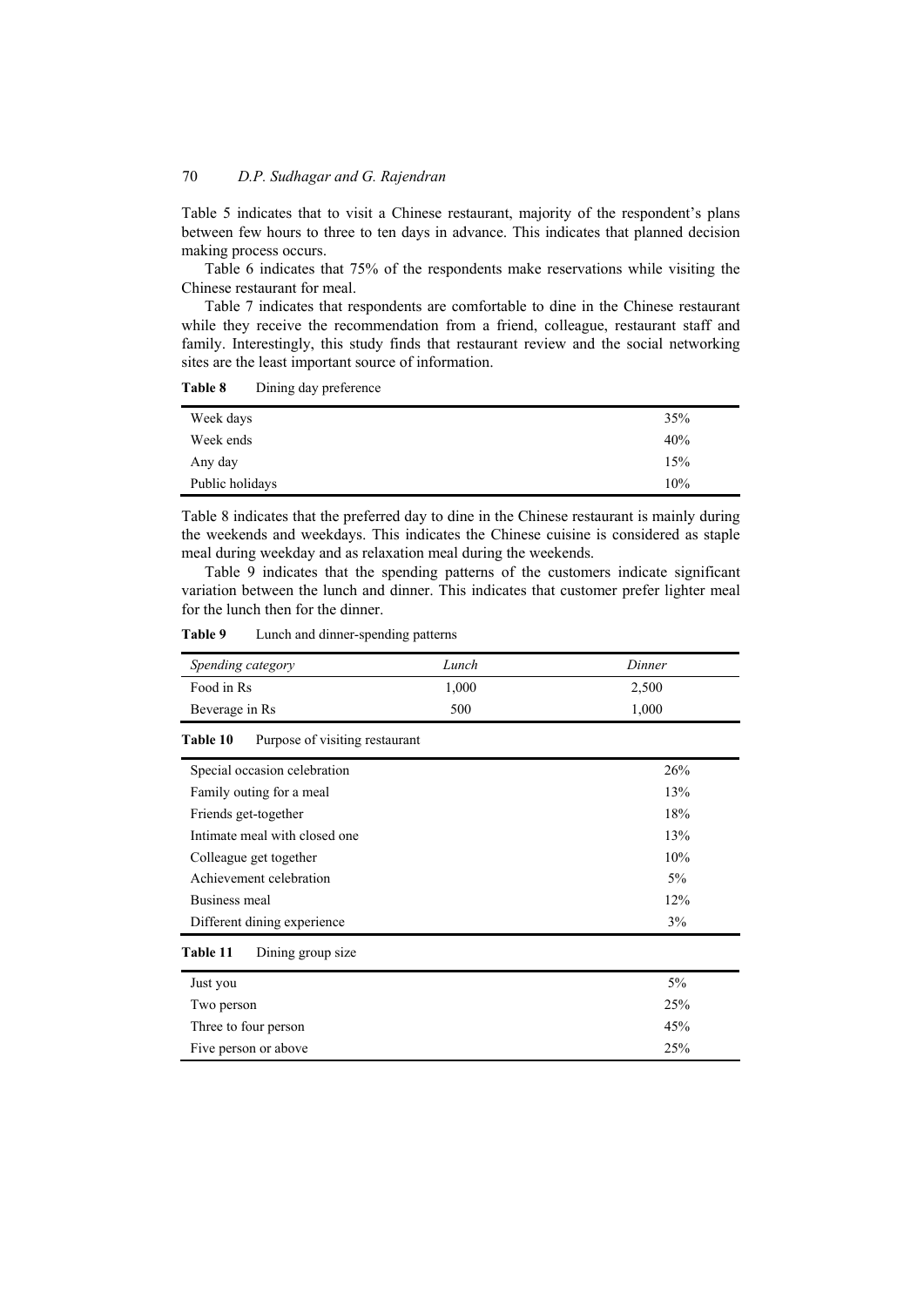*Selection criteria of customers of Chinese restaurants and their dining habits* 71

| Spouse      | 26% |
|-------------|-----|
| Children    | 5%  |
| Parents     | 21% |
| Colleagues  | 20  |
| Friends     | 10% |
| Relatives   | 5%  |
| <b>Boss</b> | 10% |
| Alone       | 3%  |

**Table 12** Dining companion

Table 10 indicates that the main purpose of visiting the Chinese restaurant for meal is special occasion celebration, friend's get-together and family outing for a meal.

Table 11 indicates that the dining group size in the Chinese restaurant varies between two and five and above.

Table 12 indicates that the main dining companion for the respondents while dining at the Chinese restaurant is spouse, parent and colleague.

## **6 Conclusions**

The present study investigates Indian customer's restaurant selection behaviour of Chinese restaurants and their dining patterns. Based on the results produced in the present study, it provides a comprehensive picture for Chinese restaurateurs in the Chennai City to improve on the important attributes the customers choose while planning to dine in Chinese restaurants. The finding of the study recommends the Chinese restaurant marketers and the restaurant managers to concentrate on overall hygiene and cleanliness of the restaurant food quality, service quality, beverage quality, restaurant environment quality, religious food options, healthy options, quality certifications like ISO 22000 and best customer service, type of cuisine and live cooking in the restaurant. These attributes are considered as extremely important by the Indian Chinese restaurant customers and it will have strong impact on the restaurant success in the market. Other attributes are also important for the restaurant customers. Reasonable resources should be allocated by the Chinese restaurateurs based on the importance level of the Chinese restaurant attributes found in the study. Also the study provides in-depth insights into the dining habits of the Indian restaurant customers. The output of the study greatly benefits the researchers who are interested in the Chinese restaurant market and for the Chinese restaurant managers to frame the improved products and services based on the need and expectation of the Indian restaurant customers. The study indicates that adaptation of the Chinese restaurants by the Indian customers can be positively improved by better understanding of the Indian customers. And also this study provides significant knowledge to fill in the gap in the literature pertaining to the importance of the Chinese restaurant attribute importance preferred by the customers in Indian context.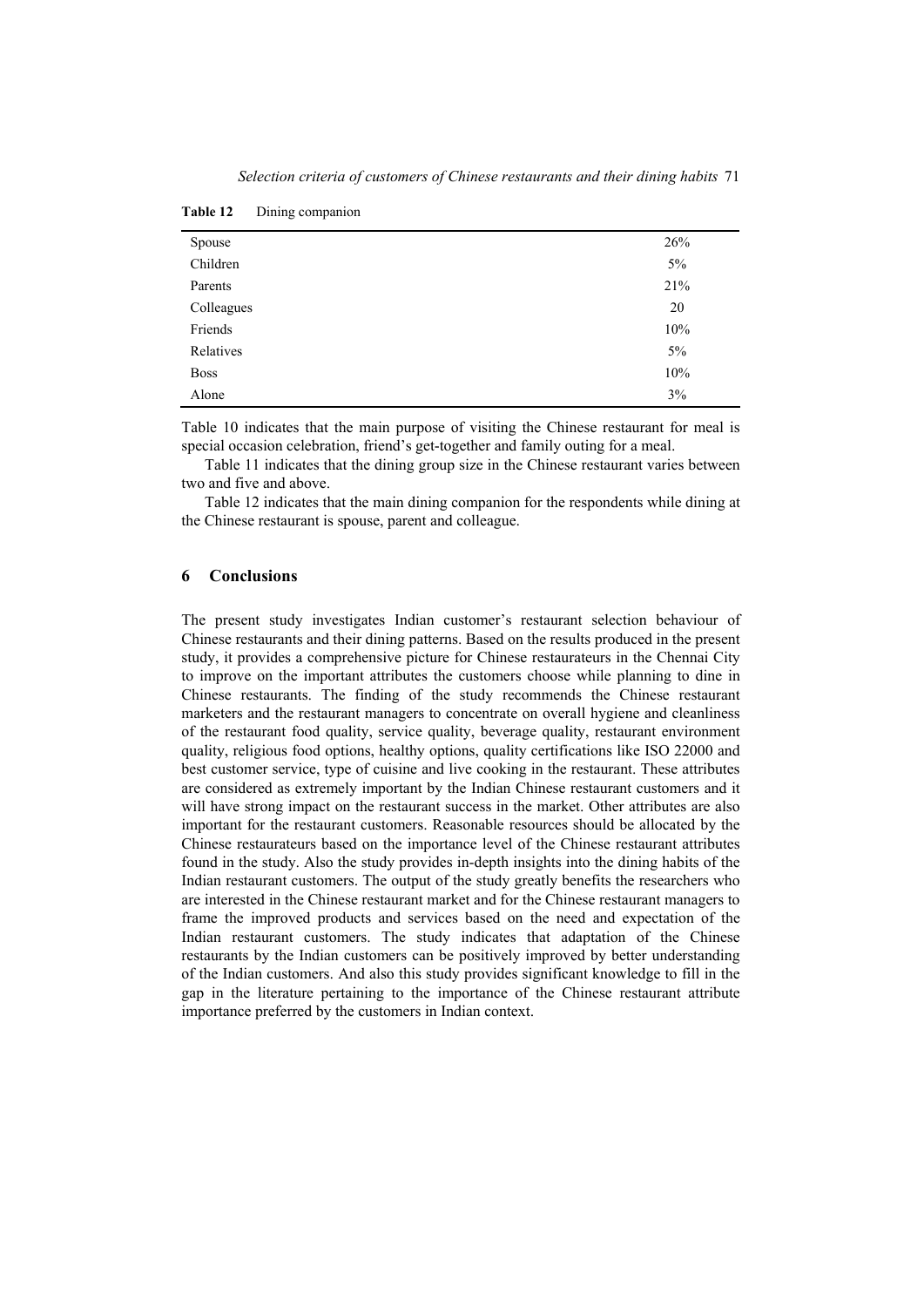#### *6.1 Suggestions to the restaurateur*

The results indicate that five dimensions of restaurant selection criteria are used by the customers while deciding to dine in the Chinese restaurant. The dimensions are restaurant quality, dining comfort, customer sensitivity, dining options and restaurant image. This implies that customers consider multiple dimensions during the restaurant selection. The relative importance of restaurant dimension indicates that restaurant quality dimension has highest impact on restaurant selection and is followed by dining comfort, customer sensitivity, dining option and restaurant image. This result provides a crucial message to the restaurateur that concentrating on one dimension might not ensure effectiveness towards the customer attraction and retention. These efforts would enable the restaurant manager to stay competitive in the market and to attain the restaurant business objective. The restaurant managers can apply the study results from the dining patterns and the restaurant selection behaviour while designing the products and service or to enhance the existing operational practices in the restaurant. Mainly, the restaurateurs should pay attention on food quality, service quality, overall hygiene and cleanliness of the restaurant, restaurant environment quality, value for money. By concentrating on these attributes, the basic needs and wants of the guests can be fulfilled easily.

#### *6.2 Future research directions*

Future research should cover more geographical locations. The performance of the Chinese restaurants in the city can be measured by applying the scale developed by the study. This will help the operators to design the products and services strategies to stay competitive in the market by better meeting the needs and demands of the customers. The attributes used in the present study are generic in nature. For example, food quality. Under food quality there are quality indicators like presentation of the food, portion size of the food, temperature of the food, taste of the food, safety of the food, nutritional value of the food etc. So focus is required on a single attribute and the underlying quality indicators to understand the in-depth expectations of the customers.

#### **References**

- Auty, S. (1992) 'Consumer choice and segmentation in the restaurant industry', *The Service Industries Journal*, Vol. 12, No. 3, pp.324–339.
- Barrows, C.W., Lattuca, F.P. and Bosselman, R.H. (1989) 'Influence of restaurant reviews upon consumers', *FIU Hospitality Review*, Vol. 7, No. 2, pp.84–92.
- Barta, A. (2008) 'Foreign tourist's motivation and information source influencing their preference for eating out at ethnic restaurants in Bangkok', *International Journal of Hospitality & Tourism Administration*, Vol. 9, No. 1, pp.1–17.
- Basri, N.A.H., Ahmad, R., Anuar, F.I. and Ismail, K.A. (2015) 'Effect of word of mouth communication on consumer purchase decision: Malay upscale restaurant', *Procedia – Social and Behavioral Sciences*', Vol. 222, No. 1, pp.324–331.
- Capatti, A. and Montanari, M. (2003) *Italian Cuisine: A Cultural History*, Columbia University Press, New York.
- Chen, S. and Bowen, J.T. (2001) 'An exploratory study of determinant factors of the success of Chinese quick service restaurant chains', *Journal of Restaurant & Foodservice Marketing*, Vol. 4, No. 4, p.239.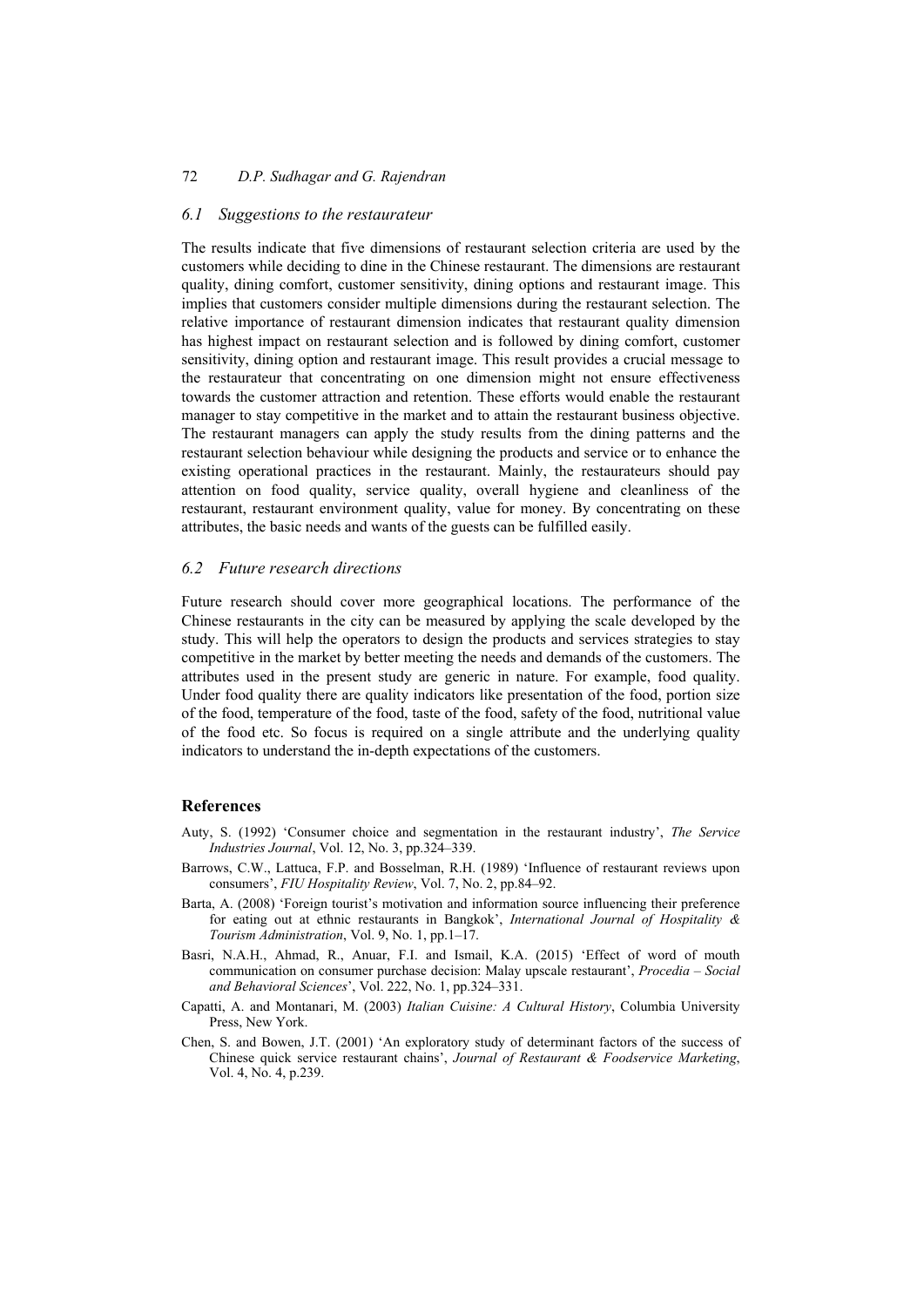- Clark, M. and Wood, R.C. (1999) 'Consumer loyalty in the restaurant industry', *British Food Journal*, Vol. 101, No. 4, pp.317–327.
- Clark, M.A. and Wood, R.C. (1998) 'Consumer loyalty in the restaurant industry: a preliminary exploration of the issues', *International Journal of Contemporary Hospitality Management*, Vol. 10, No. 40, pp.139–143.
- Cullen, F. (2004) 'Factors influencing restaurant selection in Dublin', *Journal of Foodservice Business Research*, Vol. 7, No. 2, pp.53–84.
- Davies, M.M. and Vollmann, T.A. (1990) 'A framework for relating waiting time and customer satisfaction in a service operation', *Journal of Services Marketing*, Vol. 4, No. 1, pp.139–144.
- Dube, L., Renaghan, L.M. and Miller, J.M. (1994) 'Measuring customer satisfaction for strategic management', *Cornell Hotel & Restaurant Administration Quarterly*, Vol. 35, No. 1, pp.39–47.
- Dutta, K., Umashankar, V., Choi, G. and Parsa, H.G. (2008) 'A comparative study of consumers green practice orientation in India and the United States: a study from the restaurant industry', *Journal of Foodservice Business Research*, Vol.11, No. 3, pp.269–285.
- Ehsan, U. (2012) 'Factors important for the selection of fast food restaurants: an empirical study across three cities of Pakistan', *British Food Journal*, Vol. 114, No. 9, pp.1251–1264.
- Elder, J., Sallis, J.F., Zive, M.M., Hoy, P., McKenzie, T.L., Nader, P.R. and Berry, C.C. (1999) 'Factors affecting selection of restaurants by Anglo-and Mexican-American families', *Journal of the American Dietetic Association*, Vol. 99, No. 7, pp.856–858.
- Erik, C. and Nir, A. (2004) 'Food in tourism: attraction and impediment', *Annals of Tourism Research*, Vol. 31, No. 4, pp.755–778.
- Filimonau, V. and Krivcova, M. ( 2017) 'Restaurant menu design and more responsible consumer food choice: an exploratory study of managerial perceptions', *Journal of Cleaner Production*, Vol. 143, No. 1, pp.516–527.
- Goldman, K.L. (1993) 'Dining decisions', *Cornell Hotel & Restaurant Administration Quarterly*, Vol. 34, No. 6, p.63.
- Gordon, E. (1992) 'Annual CREST report', *Restaurants USA*, Vol.12, No. 10, pp.39–40.
- Goyal, A. and Singh, N.P. (2007) 'Consumer perception about fast food in India: an exploratory study', *British Food Journal*, Vol. 109, No. 2, pp.182–195.
- Jaksa, J.K. (1997) 'Restaurant Marketing: selection and segmentation in Hong Kong', *International Journal of Contemporary Hospitality Management*', Vol. 9, No. 3, pp.116–123.
- Jang, S. and Namkung, Y. (2009) 'Perceived quality, emotions, and behavioral intentions: application of an extended Mehrabian-Russel model to restaurants', *Journal of Business Research*, Vol. 62, No. 4, pp.451–460.
- Johns, N. and Howard, A. (1998) 'Customer expectations versus perceptions of service performance in the foodservice industry', *International Journal of Service Industry Management*, Vol. 9, No. 3, pp.248–265.
- Kim, J-H., Youn, H. and Rao, Y. (2017) 'Customer responses to food related attributes in ethnic restaurants', *International Journal of Hospitality Management*, Vol. 61, No. 3, pp.129–139.
- Kim, W.G., Li, J.J. and Brymer, R.A. (2016) 'The impact of social media reviews on restaurant performance: the moderating role of excellence certificate', *International Journal of Hospitality Management*, Vol. 55, No. 2, pp.41–51.
- Kim. W.G. and Moon, Y.J. (2009) 'Customers' cognitive, emotional, and actionable response to the servicescape: a test of the moderating effect of the restaurant type', *International Journal of Hospitality Management*, Vol. 28, No. 1, pp.144–156.
- Kivela, J. (1997) 'Restaurant m arketing: selection and segmentation in Hong Kong', *International Journal of Contemporary Hospitality Management*, Vol. 9, No. 3, pp.116–123.
- Kivela, J., Inbakaran, R. and Reece, J. (2000) 'Consumer research in the restaurant environment part 3: analysis, findings and conclusions', *International Journal of Contemporary Hospitality Management*, Vol. 12, No. 1, pp.13–30.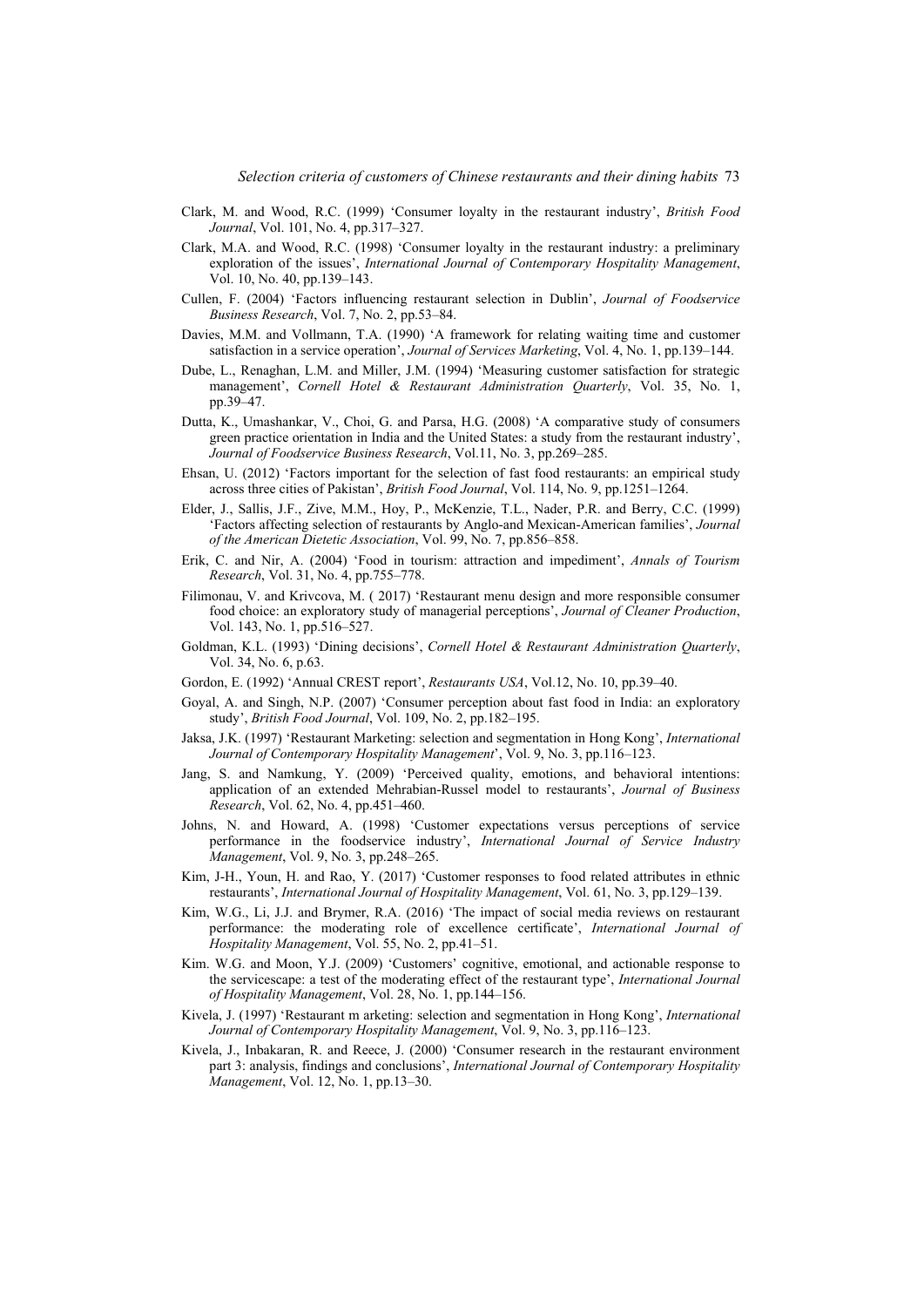- Knutson, B., Beck, J. and Elsworth, J. (2006a) 'The two dimensions of restaurant selection important to the mature market', *Journal of Hospitality and Leisure Marketing*, Vol. 14, No. 3, pp.33–45.
- Knutson, B., Elsworth, J. and Beck, J. (2006b) 'Restaurant discounts for seniors: perceptions of the mature market', *Cornell Hotel and Restaurant Administration Quarterly*, Vol. 47, No. 1, pp.61–74.
- Knutson, B.J. (1988) 'Ten laws of customer satisfaction', *Cornell Hospitality Quarterly*, Vol. 29, No. 3, pp.13–30.
- Knutson, B.J. and Patton, M.E. (1993) 'Restaurants can find gold among silver hair: opportunities in the 55+ market', *Journal of Hospitality and Leisure Marketing*, Vol. 1, No. 3, pp.79–80.
- Koo, L.C., Fredrick, K.C.T. and Yeung, J.H.C. (1999) 'Preferential segmentation of restaurant attributes through conjoint analysis', *Journal of Contemporary Hospitality Management*, Vol. 11, No. 5, pp.242–253.
- Lahue, P. (2000) 'The new mature market', *Restaurant Hospitality*, Vol. 84, No. 1, pp.51–56.
- Lewis, R.C. (1981) 'Restaurant advertising: appeals and consumers' intentions', *Journal of Advertising Research*, Vol. 21, No. 5, pp.69–74.
- Lockyer, T. (2005) 'The dining experience: critical areas of guest satisfaction', *Journal of Hospitality and Tourism Management*, Vol. 12, No. 1, pp.50–63.
- Lundberg, D.E. (1994) *The Hotel and Restaurant Business*, 6th ed., Van Nostrand Reinhold, New York, NY.
- MacLaurin, D.J. and MacLaurin, T.L. (2000) 'Customer perceptions of Singapore's theme restaurants', *Cornell Hotel & Restaurant Administration Quarterly*, Vol. 41, No. 3, pp.75–85.
- Marta, P. (2001) 'What Information do customers use when choosing a Restaurant?', *International Journal of Contemporary Hospitality Management*, Vol. 13, No. 6, pp.316–318.
- Moschis, G.P., Curasi, C.F. and Bellenger, D. (2003) 'Restaurant-selection preferences of mature consumers', *Cornell Hotel and Restaurant Administration Quarterly*, Vol. 44, No. 4, pp.51–60.
- Myung, M., McCool, A.C. and Feinstein, A.H. (2008) 'Understanding attributes affecting meal choice decisions in a bundling context', *International Journal of Hospitality Management*, Vol. 27, No. 1, pp.119–125.
- Namin, A. (2017) 'Revisiting customers' perception of service quality in fast food restaurants', *Journal of Retailing and Consumer Services*, Vol. 34, pp.70–81.
- Njite, D., Dunn, G. and Kim, L.H. (2008) 'Beyond good food: what other attributes influence consumer preference and selection of fine dining restaurants?', *Journal of Foodservice Business Research*, Vol. 11, No. 2, pp.237–266.
- Nunnally, J.C. and Bernstein, I.H. (1994) *Psychometric Theory*, 3rd ed., McGraw-Hill, New York.
- Otengei, S.O., Bakunda, G., Ngoma, M., Ntayi, J.M. and Munene, J.C. (2017) 'Internationalization of African-ethnic restaurants: a qualitative enquiry using the dynamic capabilities perspective', *Tourism Management Perspectives*, Vol. 21, pp.85–99.
- Qu, H. (1998) 'Determinant factors and choice intention for Chinese restaurant dining a multivariate approach', *Journal of Restaurant and Foodservice Marketing*, Vol. 2, No. 2, pp.35–49.
- Rahman, M.S. (2012) 'Dynamics of consumer's perception, demographic characteristics and consumers behaviour towards selection of a restaurant: an exploratory study on Dhaka city consumers', *Business Strategy Series*, Vol. 13, No. 2, pp.75–88.
- Rhee, H.T., Yang, S-B. and Kim, K. (2016) 'Exploring the comparative salience of restaurant attributes: a conjoint analysis approach', *International Journal of Information Management*, Vol. 36, No. 6, pp.1360–1370.
- Schroeder, J. (1985) 'Restaurant critics respond: we're doing our job', *Cornell Hotel & Restaurant Administration*, Vol. 25, No. 4, pp.57–63.